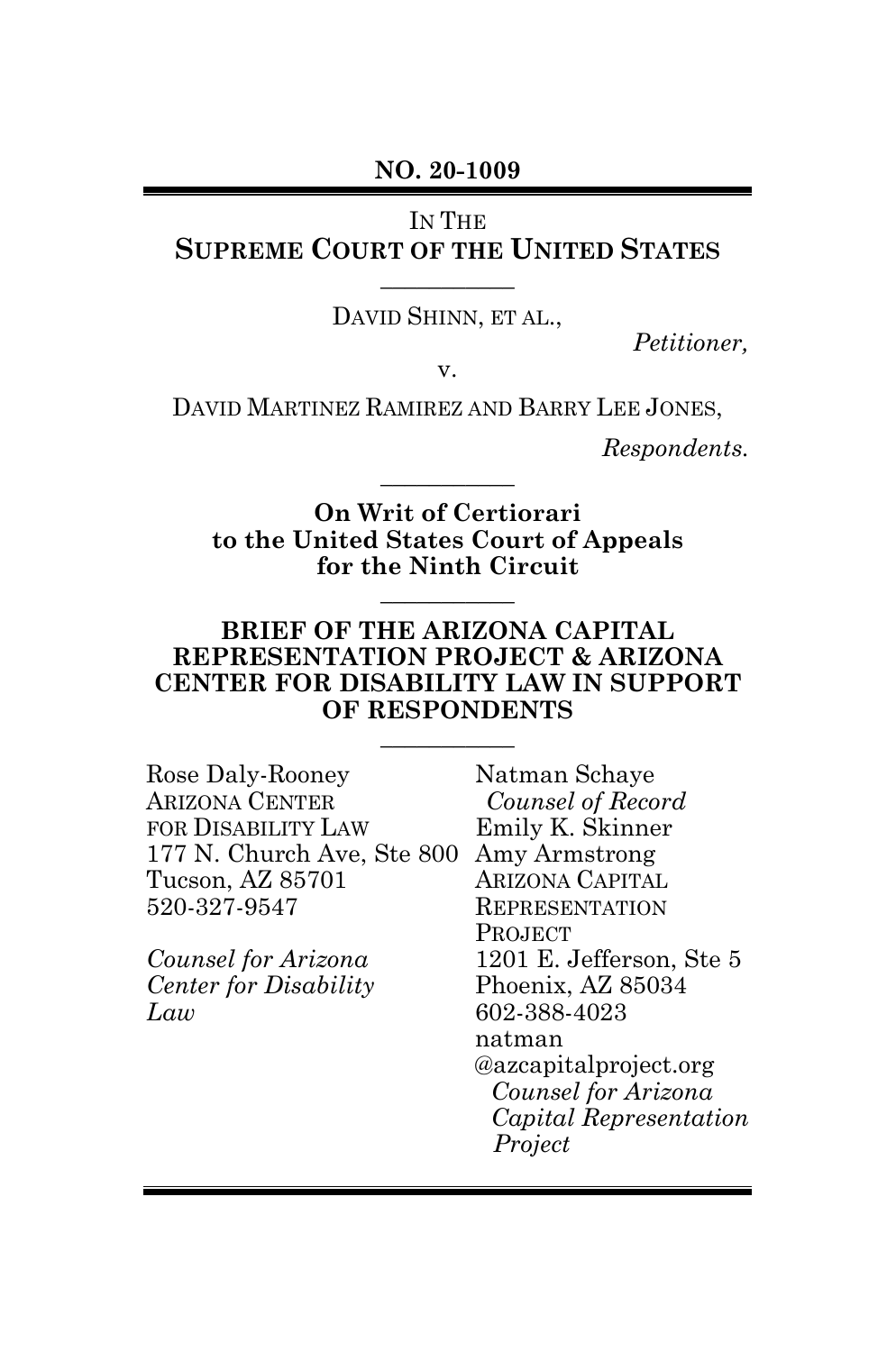# **TABLE OF CONTENTS**

|         | <b>INTEREST OF AMICUS CURIAE  1</b>                                                                                  |
|---------|----------------------------------------------------------------------------------------------------------------------|
|         |                                                                                                                      |
|         |                                                                                                                      |
| L.      | ARIZONA LACKS A FUNCTIONING SYSTEM FOR<br>THE APPOINTMENT OF QUALIFIED POST-                                         |
|         | A. Arizona's Appointment Standards are                                                                               |
|         | Arizona's Funding for Capital Post-<br>В.<br>Conviction Review is Inadequate 8                                       |
| $\Pi$ . | <b>ARIZONA'S DEFICIENT APPOINTMENT</b><br><b>MECHANISM ROUTINELY RESULTS IN</b><br>SUBSTANDARD REPRESENTATION 13     |
| III.    | ARIZONA HAS NO STATE MECHANISM TO<br>CHALLENGE THE INEFFECTIVENESS OF POST-                                          |
|         | IV. CONTINUING LEGAL EDUCATION HAS LONG<br>EMPHASIZED FACTUAL DEVELOPMENT AND<br>CLAIM PRESERVATION IN CAPITAL POST- |
| V.      | PETITIONERS WITH INTELLECTUAL DISABILITY<br>ARE UNIQUELY VULNERABLE TO THE ERRORS<br>OF INEFFECTIVE COUNSEL  22      |
|         |                                                                                                                      |
|         |                                                                                                                      |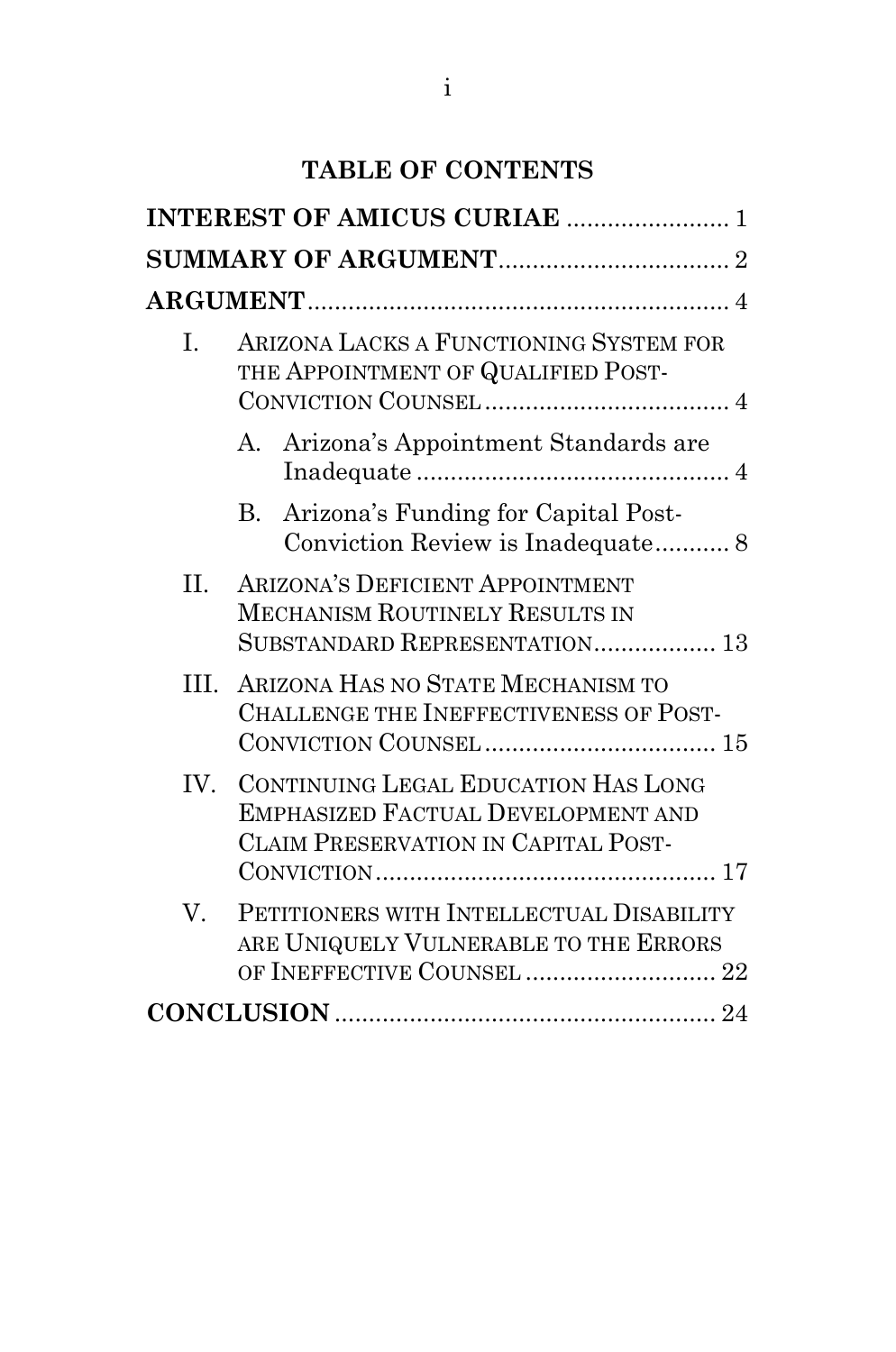## TABLE OF AUTHORITIES

# Page(s)

## Cases

| Allison v. State,<br>914 N.W.2d 866 (Iowa 2018) 16                                           |
|----------------------------------------------------------------------------------------------|
| Atkins v. Virginia,                                                                          |
| Breese v. Comm.,<br>612 N.E.2d 1170 (Mass. 1993)  16                                         |
| In re Clark,                                                                                 |
| Cook v. Schriro,<br>538 F.3d 1000 (9th Cir. 2008), cert<br>denied 129 S. Ct. 1033 (2009)  14 |
| Cook v. Schriro,<br>538F.3d 1000, 1029 (9th Cir. 2008)  13, 20                               |
| Cullen v. Pinholster,                                                                        |
| Detrich v. Ryan,<br>D. AZ., CV-03-229-TUC-DCB, Dkt.                                          |
| Gallegos v. Shinn,                                                                           |
| Gilbert Martinez v. Shinn,                                                                   |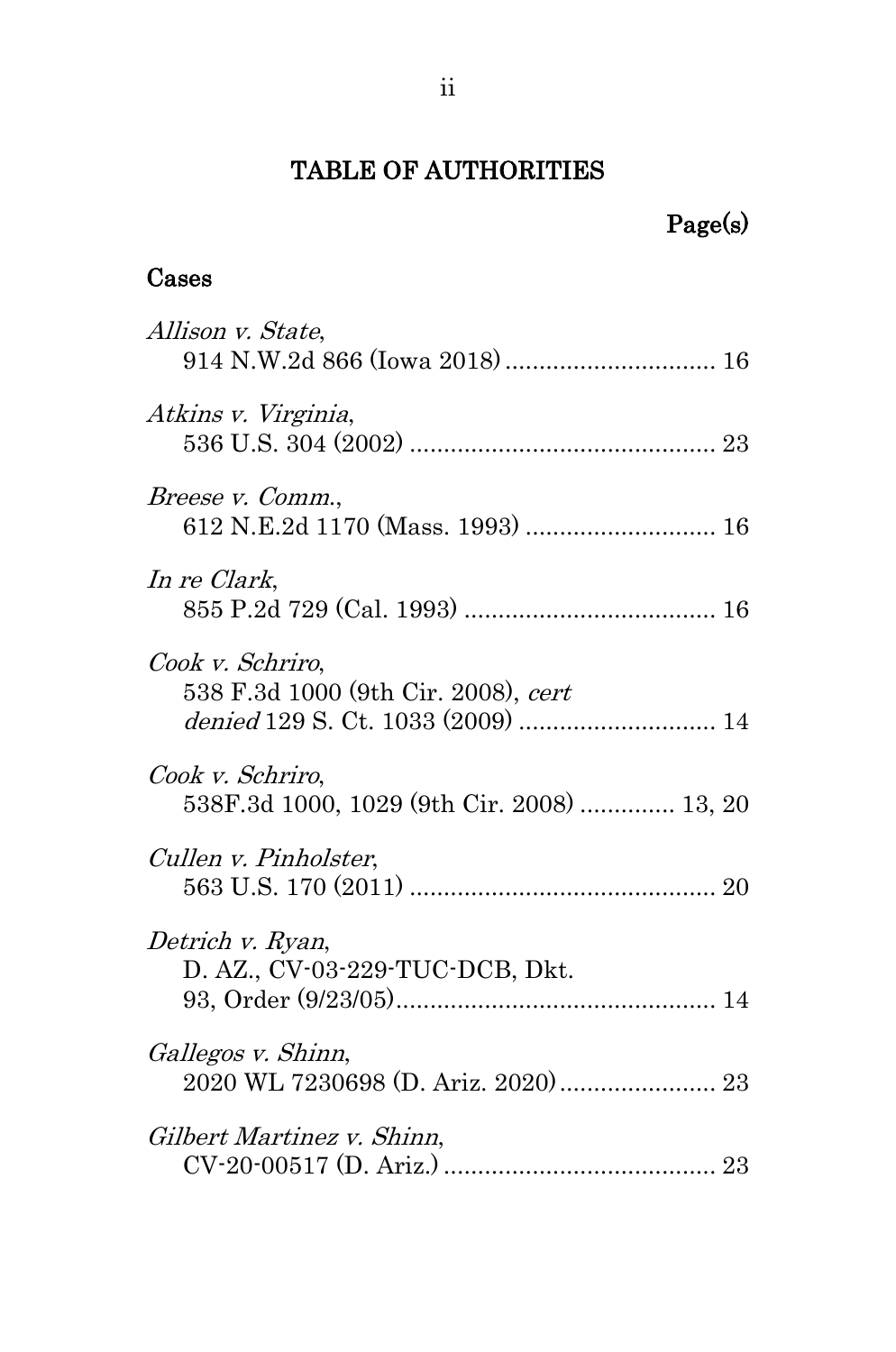| Gonzalez v. Ryan,                                        |
|----------------------------------------------------------|
| Grinols v. State,                                        |
| Jones v. Ryan,<br>327 F.Supp.3d 1157 (D. Ariz. 2018) 20  |
| Lozada v. Warden,                                        |
| Martinez v. Ryan,                                        |
| Rienhardt v. Schriro,<br>D. AZ., CV-03-290-TUC-DCB, Dkt. |
| Ryan v. Schad,                                           |
| Salazar v. Ryan,<br>D. AZ. CV-96-85-TUC-FRZ, Dkt. 121,   |
| Silva v. People,                                         |
| State v. Amaral,                                         |
| State v. Spreitz,                                        |
| Stokley v. Ryan,                                         |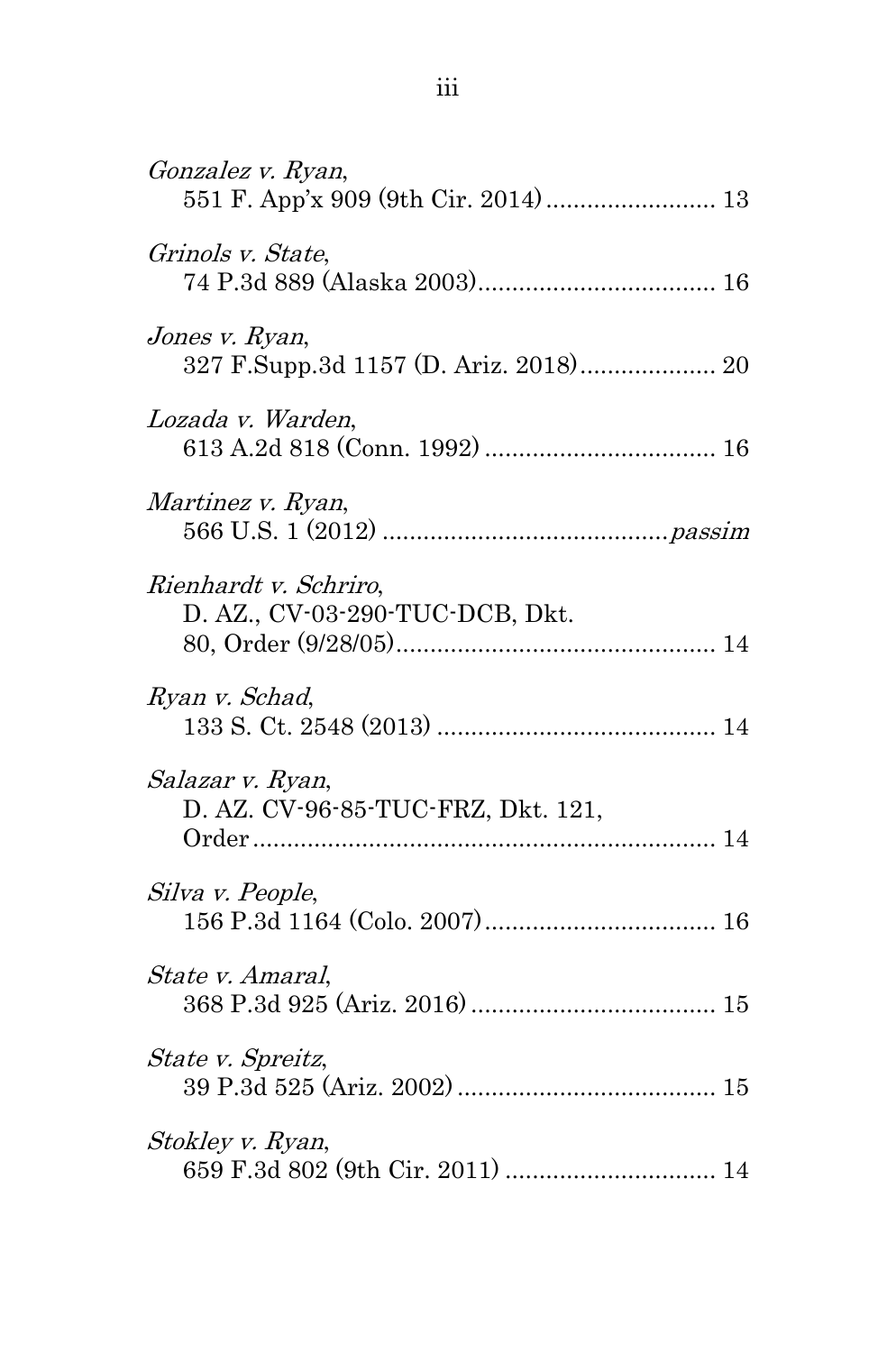| Wood v. Ryan,<br>693 F.3d 1104 (9th Cir. 2012)  13                                                                           |
|------------------------------------------------------------------------------------------------------------------------------|
| <b>Statutes</b>                                                                                                              |
|                                                                                                                              |
|                                                                                                                              |
|                                                                                                                              |
|                                                                                                                              |
|                                                                                                                              |
| Ariz. Rev. Stat. Ann. § 13-4041(B)                                                                                           |
|                                                                                                                              |
| <b>Other Authorities</b>                                                                                                     |
| O. Onisile & R. DeBruhl, Attorney<br>Survey: Arizona Lawyers Report on                                                       |
| <b>ABA Death Penalty Representation</b><br>Project, Jurisdiction in Need:<br>Arizona,<br>https://www.americanbar.org/groups/ |
| committees/death_penalty_represent<br>ation/project_press/2009/summer/jur<br><u>isdiction in needarizona/</u> (June 1,       |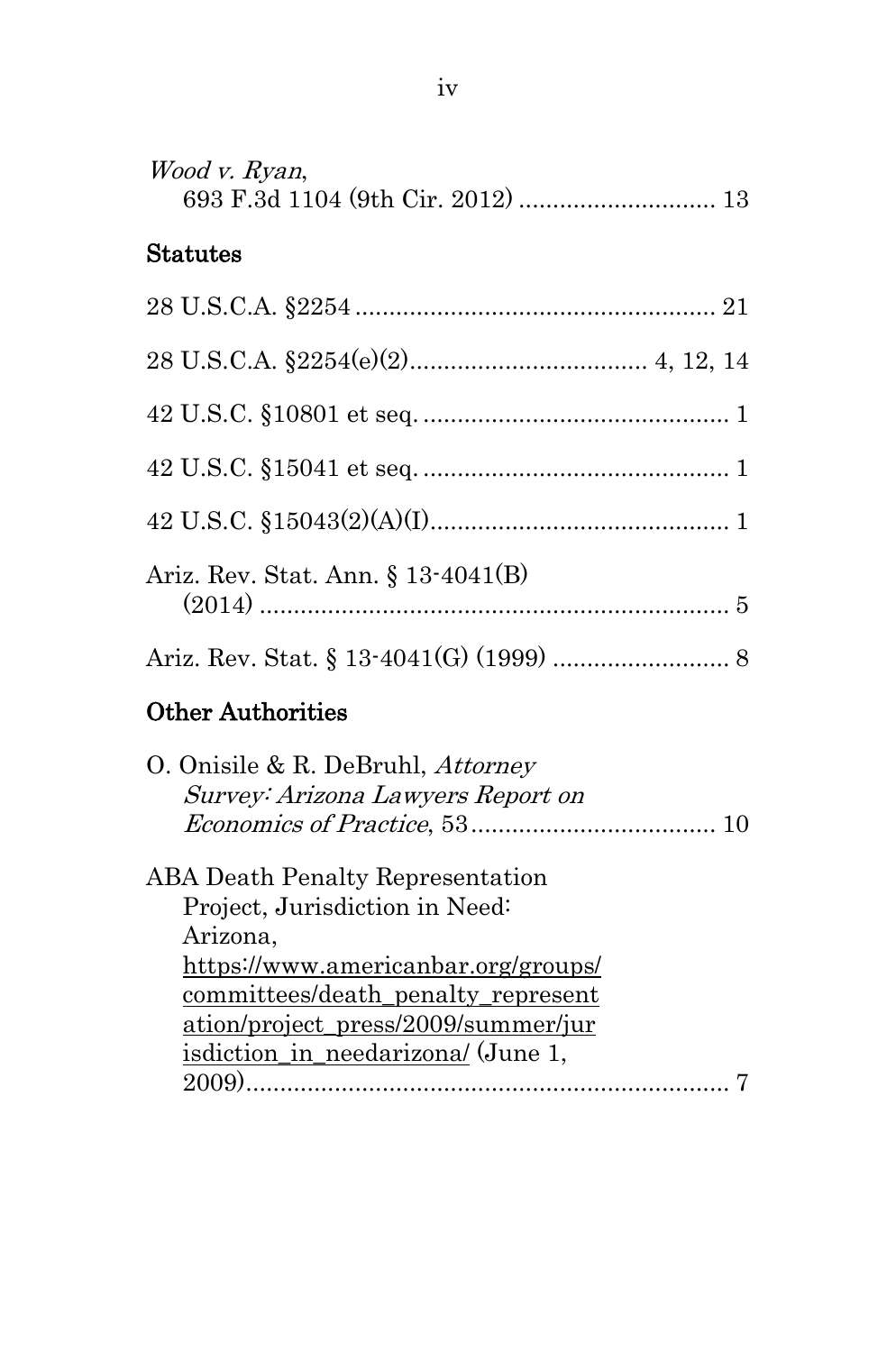| In re Comm. on the Appointment of                                                                                                                          |  |
|------------------------------------------------------------------------------------------------------------------------------------------------------------|--|
| Counsel for Indigent Defendants in                                                                                                                         |  |
| Capital Cases,                                                                                                                                             |  |
|                                                                                                                                                            |  |
| In re Disbanding of the Comm. on the<br>Appointment of Counsel for Indigent<br>Defendants in Capital Cases,                                                |  |
|                                                                                                                                                            |  |
|                                                                                                                                                            |  |
| Arizona Capital Representation Project,<br>Training,<br>http://azcapitalproject.org/training 21                                                            |  |
| Arizona Supreme Court Capital Case<br>Task Force, Report of<br>Recommendations to the Arizona<br>Judicial Counsel, at 21 (September<br>2007), available at |  |
| http://www.azcourts.gov/Portals/74/C                                                                                                                       |  |
| Death Penalty Cases, Guideline 10.15.1,<br>"Duties of Post-Conviction Counsel" 18                                                                          |  |
| Death Penalty Cases, Guideline 11.9.3,                                                                                                                     |  |
| https://www.azcourts.gov/cscommittees/<br>CapitalCaseOversightCommittee.asp                                                                                |  |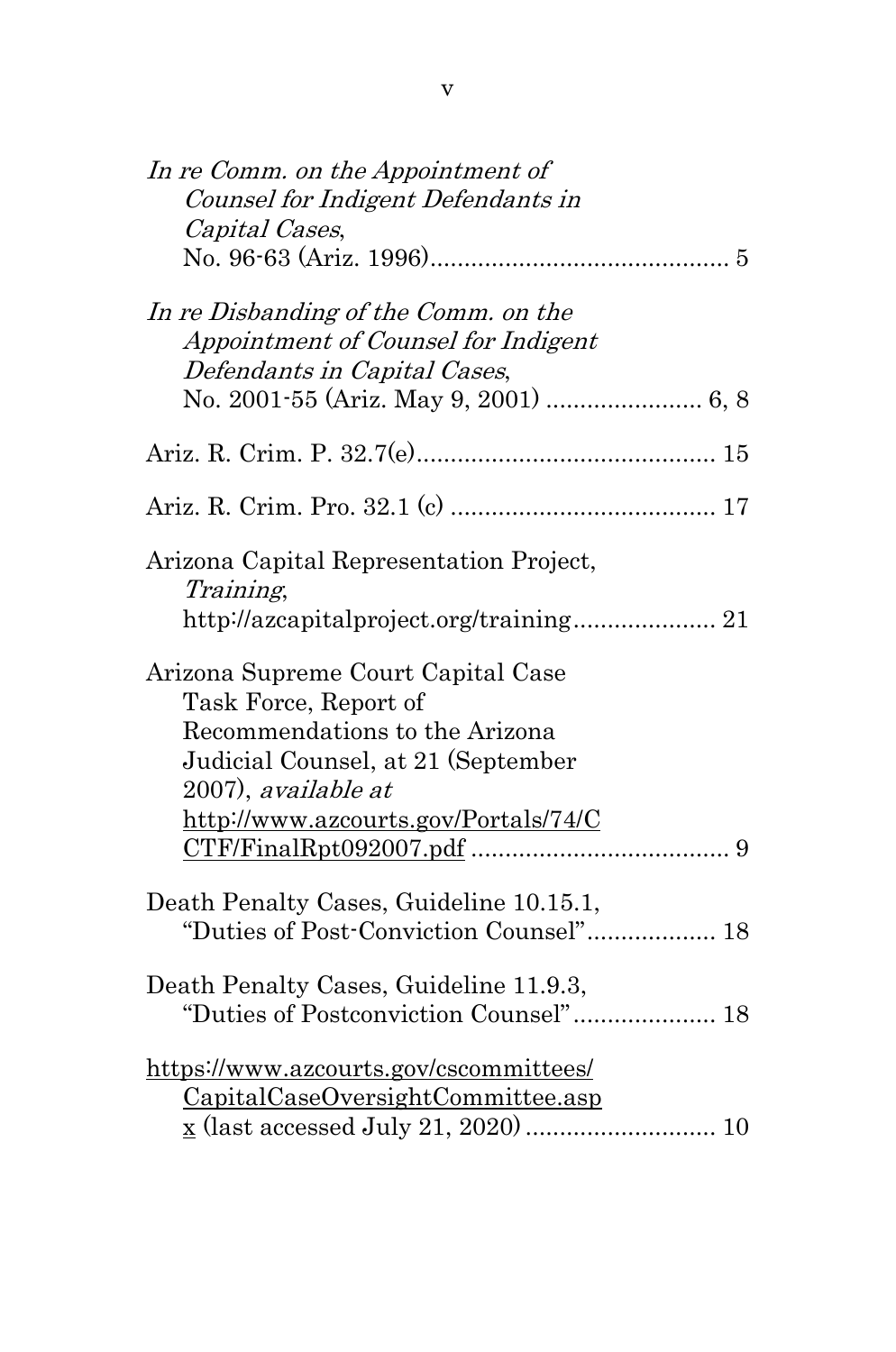| Huffington Post,<br>https://www.huffingtonpost.com/201<br>3/05/22/kirk-nurmi-jodi-arias-<br>attorney-200000_n_3320906.html |    |
|----------------------------------------------------------------------------------------------------------------------------|----|
|                                                                                                                            |    |
| Karen L. Salekin, et al., Offenders with                                                                                   |    |
| Intellectual Disability:                                                                                                   |    |
| Characteristics, Prevalence, and                                                                                           |    |
| Issues in Forensic Assessment  22, 23                                                                                      |    |
| Kathryn E. Miller, <i>The Attorneys are</i>                                                                                |    |
| Bound and the Witnesses are                                                                                                |    |
| Gagged: State Limits on Post-                                                                                              |    |
| Conviction Investigation in Criminal                                                                                       |    |
|                                                                                                                            | 19 |
| Maricopa OPDS Billing Guidelines,                                                                                          |    |
| https://www.maricopa.gov/Document                                                                                          |    |
| Center/View/58252/OPDS-Billing-                                                                                            |    |
| Guidelines (last accessed 9/16/21)  12                                                                                     |    |
| Mark E. Olive, Russell Stetler, Using                                                                                      |    |
| the Supplementary Guidelines for                                                                                           |    |
| the Mitigation Function of Defense                                                                                         |    |
| Teams in Death Penalty Cases to                                                                                            |    |
| Change the Picture in Post-                                                                                                |    |
| Conviction, 36 Hofstra L. Rev. 1067,                                                                                       |    |
|                                                                                                                            | 19 |
| Randy Hertz and James S. Liebman,                                                                                          |    |
| Federal Habeas Corpus Practice and                                                                                         |    |
|                                                                                                                            |    |
|                                                                                                                            |    |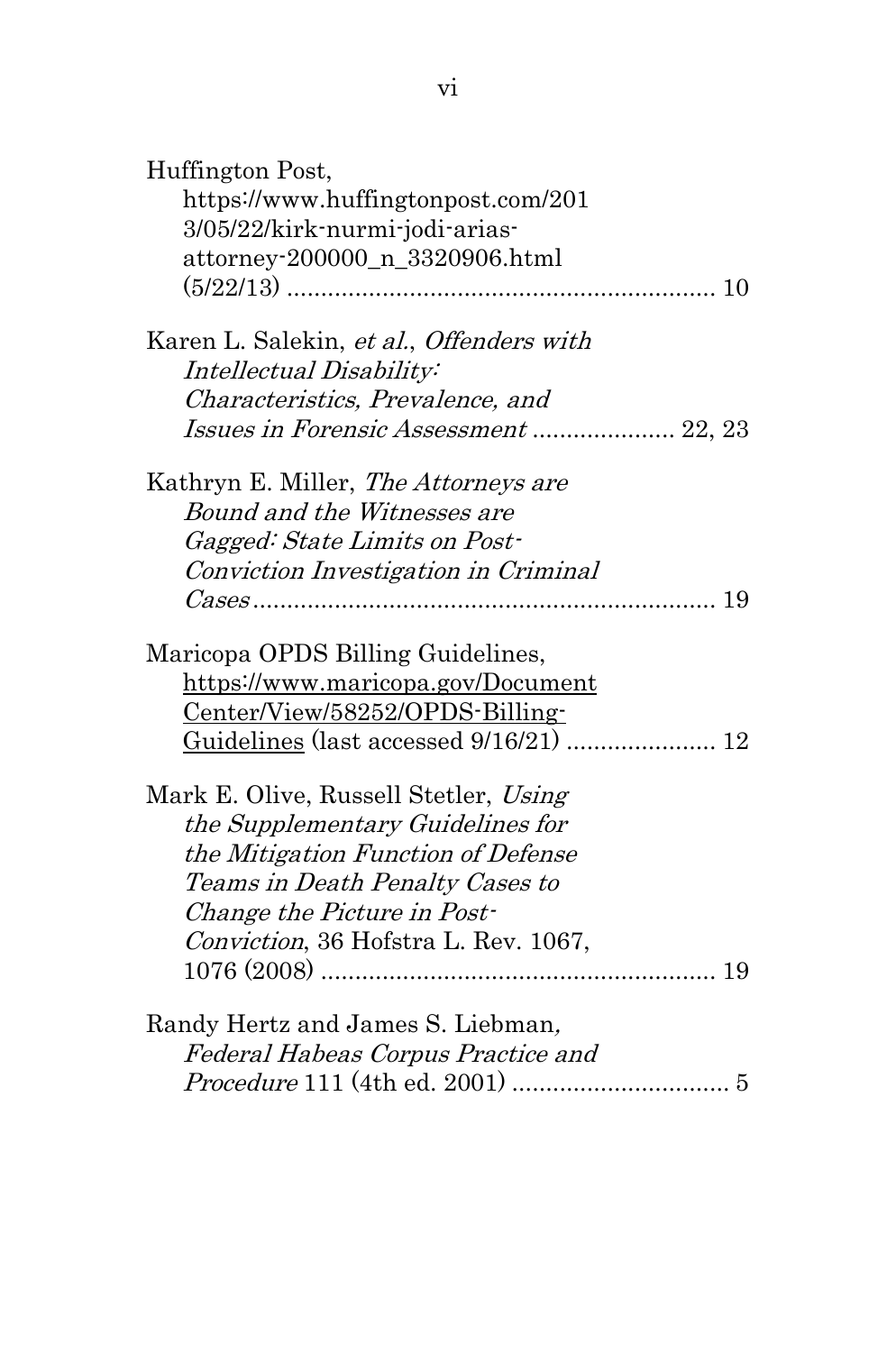```
Rubin, Money Pit: Andy Thomas' Death-
Penalty-Laden Years as Maricopa 
County Attorney, Phoenix New 
Times, 
www.phoenixnewtimes.com/news/mo
ney-pit-andy-thomas-death-penalty-
laden-years-as-maricopa-county-
attorney-6452600 (3/15/12) ................................. 10
```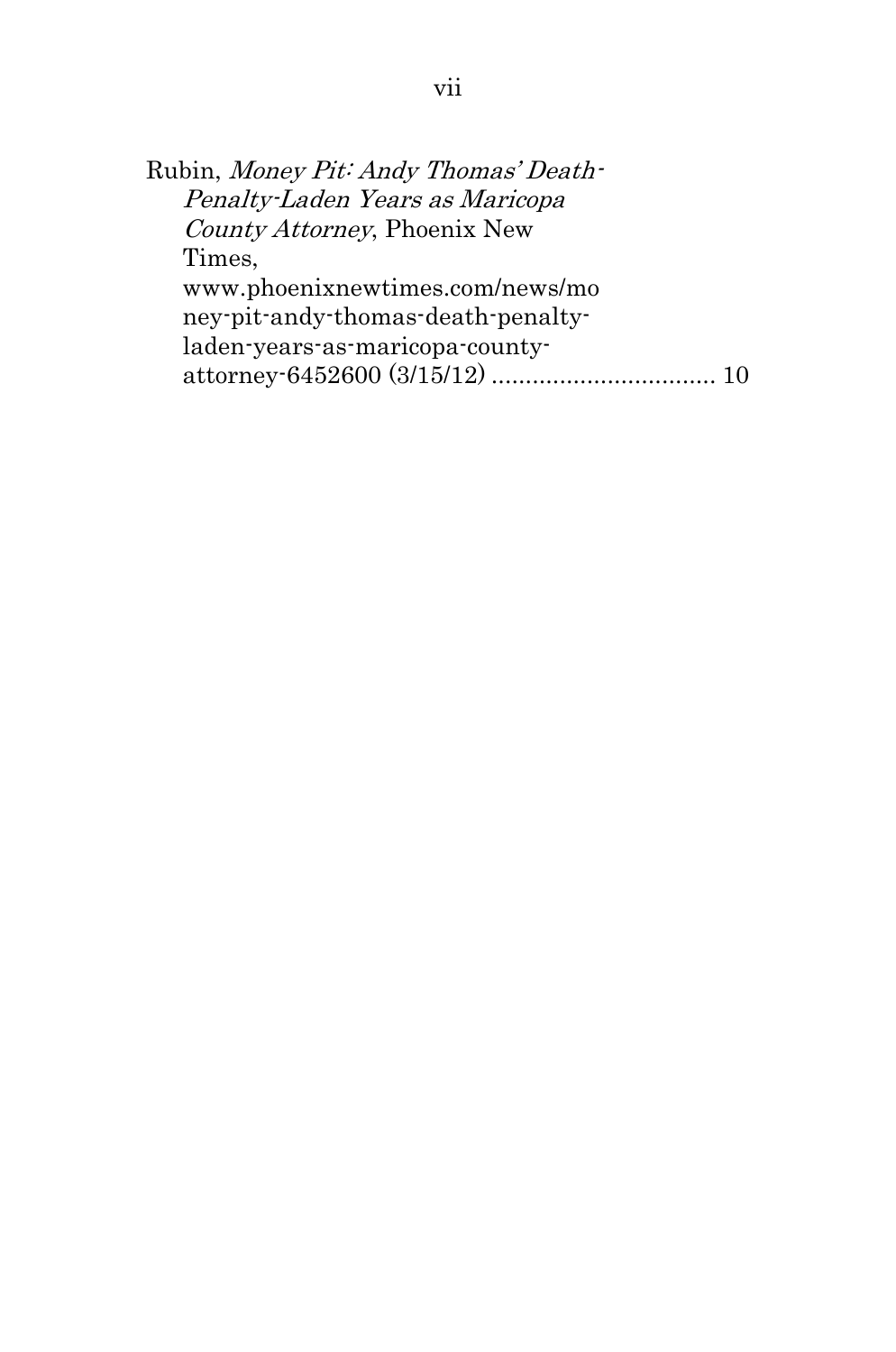#### **INTEREST OF AMICUS CURIAE**[1](#page-8-4)

<span id="page-8-0"></span>The Arizona Capital Representation Project (ACRP) is a statewide non-profit legal services organization dedicated to improving the quality of representation afforded to Arizona capital defendants. ACRP serves its mission through direct representation, *pro bono* training and consulting services, data collection, and education. ACRP tracks and monitors every Arizona capital case, from pretrial through clemency or execution.

ACRP has a particularized and informed perspective on how the death penalty operated during the relevant time period and how it currently operates in the State of Arizona.

<span id="page-8-2"></span><span id="page-8-1"></span>The Arizona Center for Disability Law (ACDL) is the federally-mandated Protection and Advocacy ("P&A") agency for people with disabilities in Arizona. 42 U.S.C. §10801 et seq.; 42 U.S.C. §15041 et seq. The P&A mandate grants ACDL authority to "pursue administrative, legal, and other appropriate remedies" to ensure the protection of, and advocacy for, individuals with [intellectual and other] developmental disabilities in the State. 42 U.S.C.  $$15043(2)(A)(I).$ 

<span id="page-8-4"></span><span id="page-8-3"></span><sup>1</sup> Pursuant to Rule 37.6, counsel for amicus curiae state that no counsel for a party authored this brief in whole or in part and that no person other than amicus curiae made a monetary contribution to the preparation or submission of this brief. The parties have provided a blanket written consent to the filing of this brief.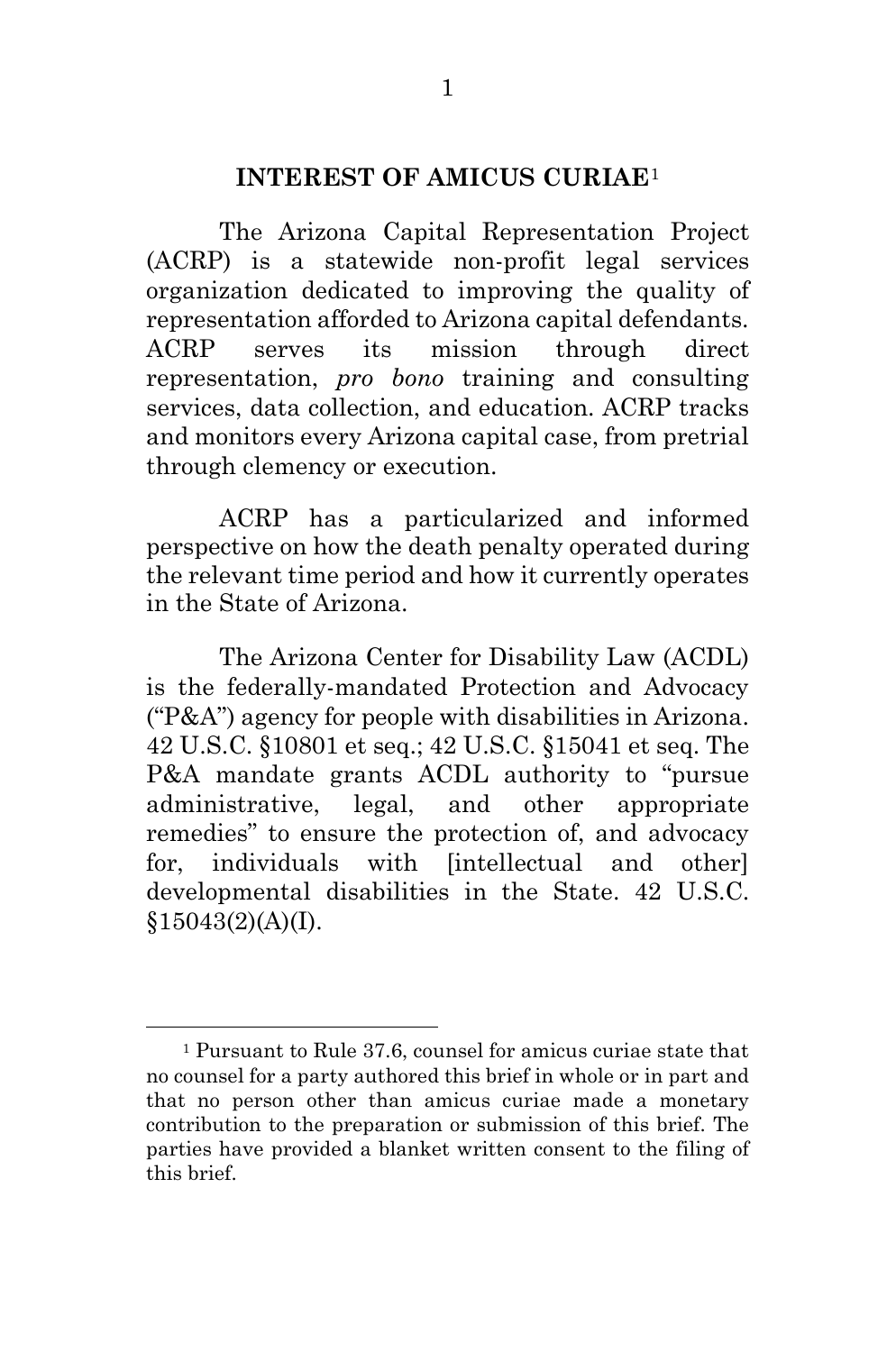Amici ACDL has an informed perspective on the unique needs of individuals with intellectual disabilities and how their disabilities may impact the ability to process information, communicate, meaningfully participate, and challenge a complex legal system.

#### **SUMMARY OF ARGUMENT**

<span id="page-9-0"></span>Arizona's post-conviction mechanism plays a unique and critical role in upholding the right to counsel. As such, post-conviction litigation in Arizona demands expert work by high-quality counsel, and even more so in a capital case where the defendant's life is on the line. As summarized by two experienced Arizona capital attorneys:

> PCR [post-conviction] relief is the linchpin between and among the three types of capital review. It is the only opportunity to review non-record issues from the trial and direct appeal stage and it determines what issues can be further reviewed at the federal habeas stage. This fact, combined with consistent court rulings that there is no constitutional right to effective assistance of counsel at the PCR stage, and, therefore, no right to challenge the quality of representation at that stage, makes PCR representation uniquely significant in the field of capital law.

John A. Stookey & Larry A. Hammond, *Arizona's Crisis in Indigent Capital Representation*, 34 Ariz.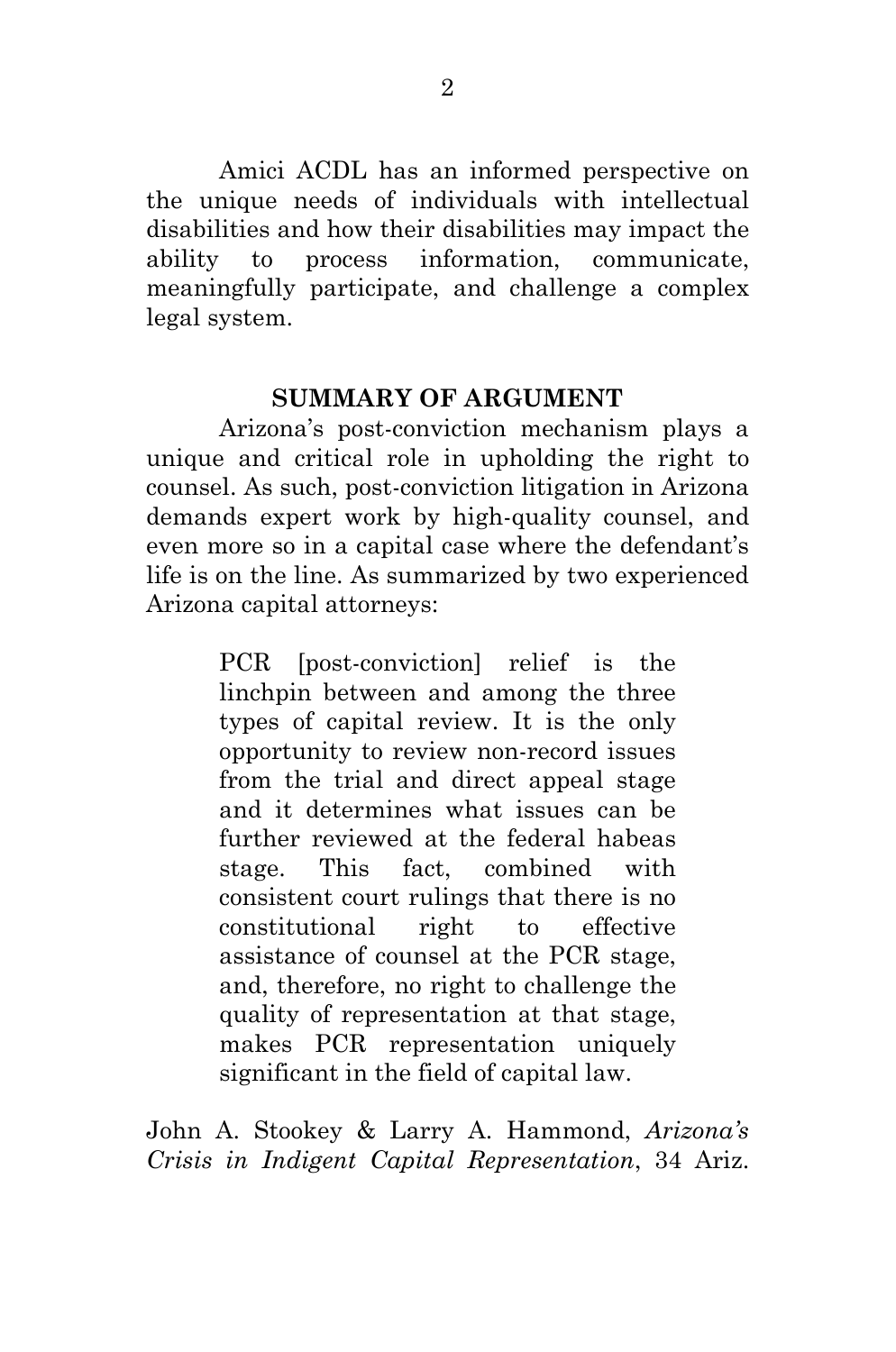Att'y 16, 36-37 (March 1998). When post-conviction counsel fails, there is no other backstop to safeguard the rights to counsel. Where, as in Mr. Ramirez' and Mr. Jones' cases, post-conviction counsel fail in their obligation to investigate and present evidence in support of constitutional claims for relief, *Martinez v. Ryan* acts as the only safety net.

<span id="page-10-0"></span>Post-conviction counsel's obligation to investigate and present claims for relief is not new. Since 1989, the ABA Guidelines for the Appointment and Performance of Counsel in Death Penalty Cases have detailed counsel's duty to thoroughly investigate her client's case and preserve all potentially meritorious claims for relief. The duty of counsel to investigate and present claims in state post-conviction has been exhaustively covered in scholarship and in continuing legal education for defense counsel because the consequences of failing in those obligations are dire. When facts and claims are not included in a postconviction petition, the claim is unsubstantiated and unlikely to be found meritorious. Further, the passage of time makes it more difficult to develop facts and claims later, and the strict rules of federal habeas proceedings make it highly unlikely that a federal court would consider untimely developed facts or claims.

This Court's decision in *Martinez v. Ryan*, 566 U.S. 1 (2012) offers an important safeguard for habeas petitioners to have their claims of ineffective assistance of trial counsel heard, even where postconviction counsel was ineffective in failing to raise or develop facts in support of such claims. Should this Court accept Petitioner's arguments on the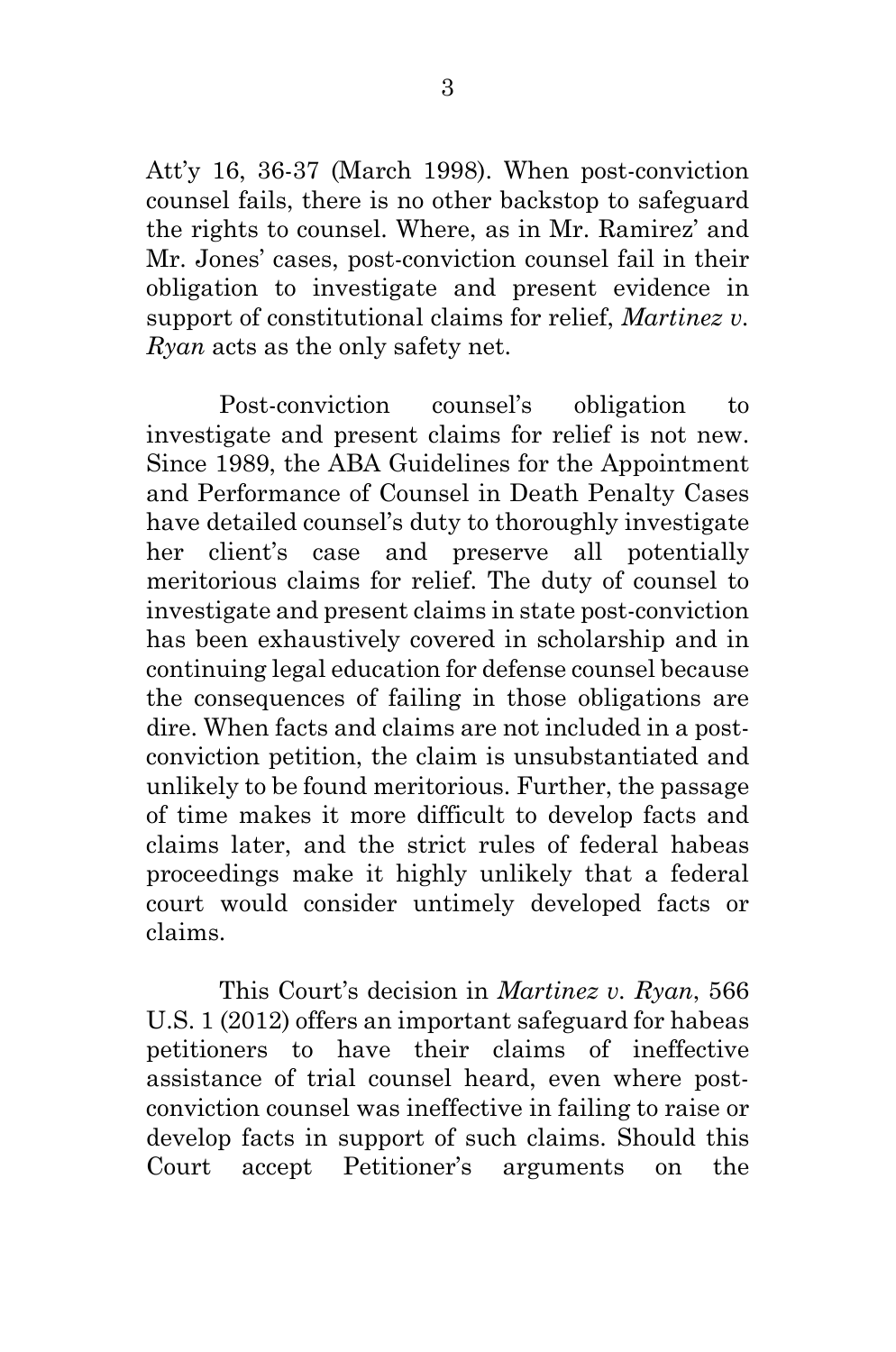<span id="page-11-0"></span>intersection of *Martinez* and 28 U.S.C.A. §2254(e)(2), *Martinez* will be rendered meaningless.

#### <span id="page-11-3"></span>**ARGUMENT**

#### <span id="page-11-1"></span>**I. ARIZONA LACKS A FUNCTIONING SYSTEM FOR THE APPOINTMENT OF QUALIFIED POST-CONVICTION COUNSEL**

Respondents Ramirez and Jones are before this Court today because they were represented in postconviction proceedings by unqualified counsel who failed to fulfill their basic obligations, including investigating and presenting evidence of Mr. Ramirez' intellectual disability and Mr. Jones' innocence. Unfortunately, Arizona has long struggled to appoint qualified counsel in post-conviction, despite that postconviction is a critical proceeding in this state as it offers the first and only opportunity to present extrarecord evidence and litigate trial counsel's ineffectiveness. *Martinez v. Ryan*, 566 U.S. 1, 6 (2012). Arizona has periodically appeared to recognize what would be necessary to ensure adequate capital postconviction representation, but it has never successfully fulfilled those needs. Faced with the inability to meet its own standards, the State has repeatedly lowered those standards or appointed counsel who expressly do not meet them.

#### <span id="page-11-2"></span>**A. Arizona's Appointment Standards are Inadequate**

In 1996, Congress enacted the Anti-terrorism and Effective Death Penalty Act (AEDPA), "intended to 'streamline Federal appeals for convicted criminals sentenced to the death penalty' but not to make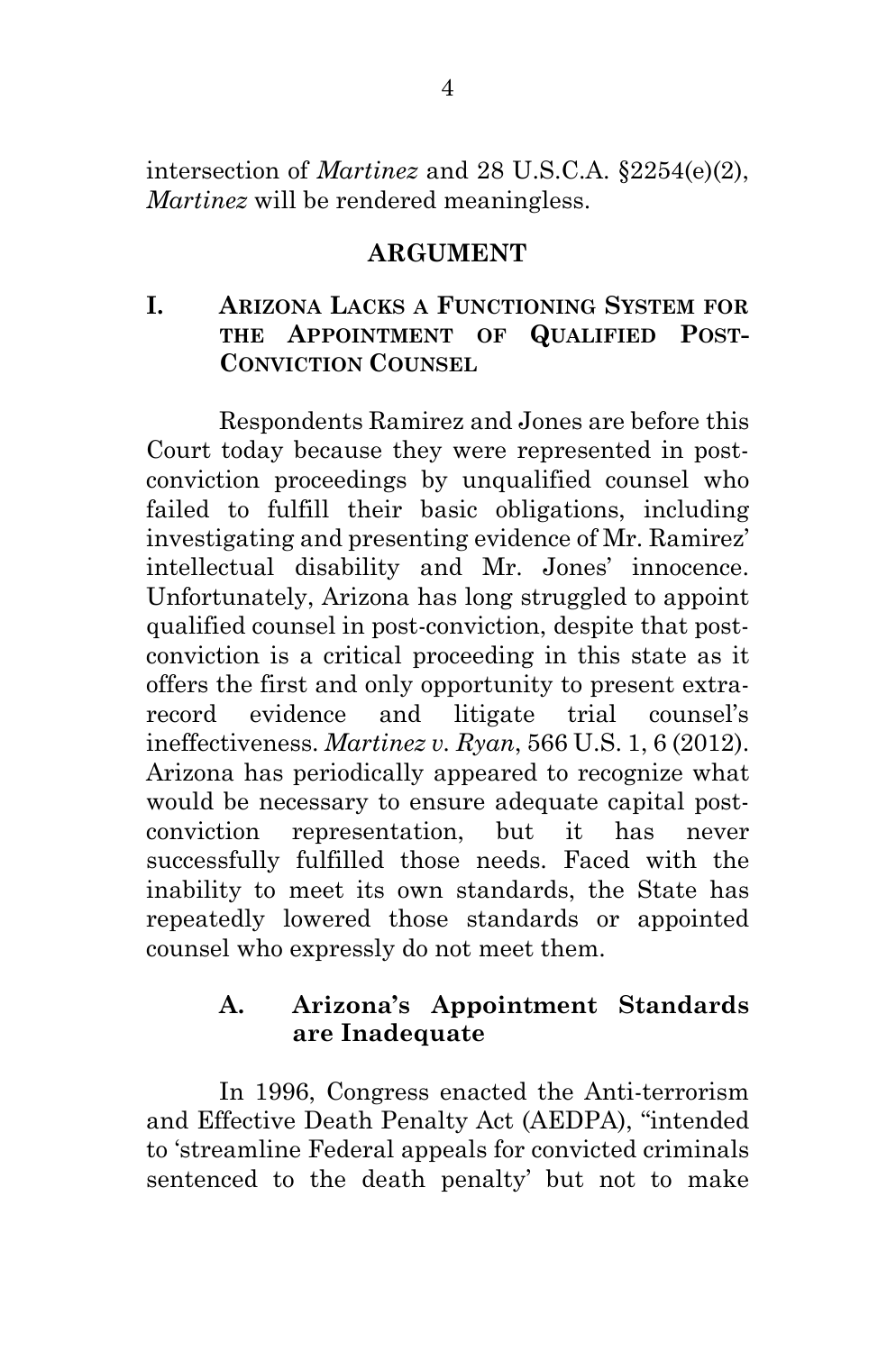<span id="page-12-2"></span>substantive changes in the standards for granting the writ." Randy Hertz and James S. Liebman*, Federal Habeas Corpus Practice and Procedure* 111 (4th ed. 2001) (quoting Statement of the President of the United States upon Signing the Antiterrorism Bill, 32 Weekly Comp. Pres. Doc. 719 (White House, April 24, 1996)). AEDPA's "opt-in" provisions allowed states that offered certain procedural benefits to postconviction petitioners to take advantage of abbreviated deadlines for filing and resolving federal habeas proceedings. Briefly, after the passage of AEDPA and in the interest of benefiting from the optin provisions, the Arizona Legislature passed a bill that would have created a state-wide capital defense office, but Governor Symington vetoed it. S.B. 1349, 42nd Leg., 2d Reg. Sess. (Ariz. 1996); *see also* Larry Hammond & Robin Maher, *The ABA Guidelines: The Arizona* Experience*,* 47 Hofstra L. Rev. 137, 139 (2018). Without a capital defense office, the Arizona Supreme Court was left to administer capital postconviction appointments. Ariz. Rev. Stat. Ann. § 13- 4041(B) (2014). The court adopted Rule 6.8 of the Arizona Rules of Criminal Procedure, which lays out minimum standards for capital trial, appellate, and post-conviction counsel.

<span id="page-12-1"></span><span id="page-12-0"></span>The Arizona Supreme Court initially created minimum standards and a committee of capital defense experts to screen attorneys seeking capital post-conviction appointments. *In re Comm. on the Appointment of Counsel for Indigent Defendants in Capital Cases*, No. 96-63 (Ariz. 1996). The committee was tasked with maintaining and screening applicants for a list of qualified post-conviction lawyers. The committee sent hundreds of letters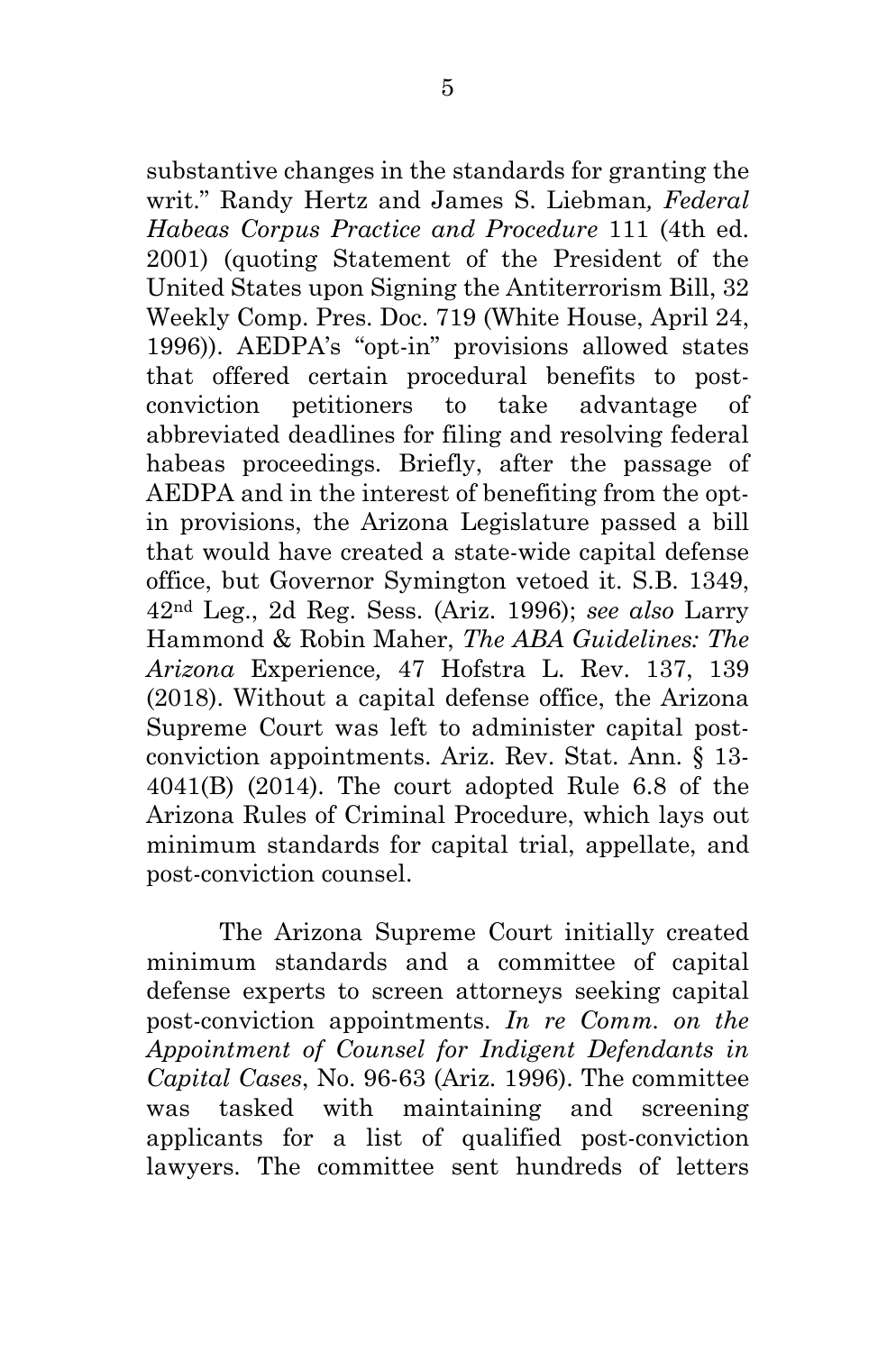soliciting applications, received 16 applications and approved only four. Stookey & Hammond, 34 Ariz. Att'y at 16, 19.

When the screening process did not yield nearly enough qualified attorneys, neither the legislature nor the Arizona Supreme Court took any action to recruit qualified capital lawyers, such as increasing the pay rate (which was a flat rate of \$7,500 at the time), or offering training. Rather, the court abandoned the standards it promulgated and instead appointed unqualified lawyers. Stookey & Hammond at 16, 19; Hammond & Maher at 140. It also disbanded the screening committee. *In re Disbanding of the Comm. on the Appointment of Counsel for Indigent Defendants in Capital Cases*, No. 2001-55 (Ariz. May 9, 2001).

<span id="page-13-0"></span>Recognizing serious problems with the administration of Arizona's death penalty, the Arizona Attorney General formed a commission to make recommendations. That commission called for the creation of a state-wide public defender office to handle capital post-conviction cases. Office of the Att'y Gen., State of Ariz., Capital Case Comm'n Final Report (2002), at 14. The State Legislature briefly established an Office of the State Capital Post Conviction Defender. But the office was so severely underfunded[2](#page-13-1) that it employed just three attorneys—

<span id="page-13-1"></span> <sup>2</sup> In 2009, the Post Conviction Defender filed a notice informing the post-conviction court that the legislature had sufficiently reduced their budget that every staff member, except a legal assistant, had to reduce their hours. State v. Cromwell,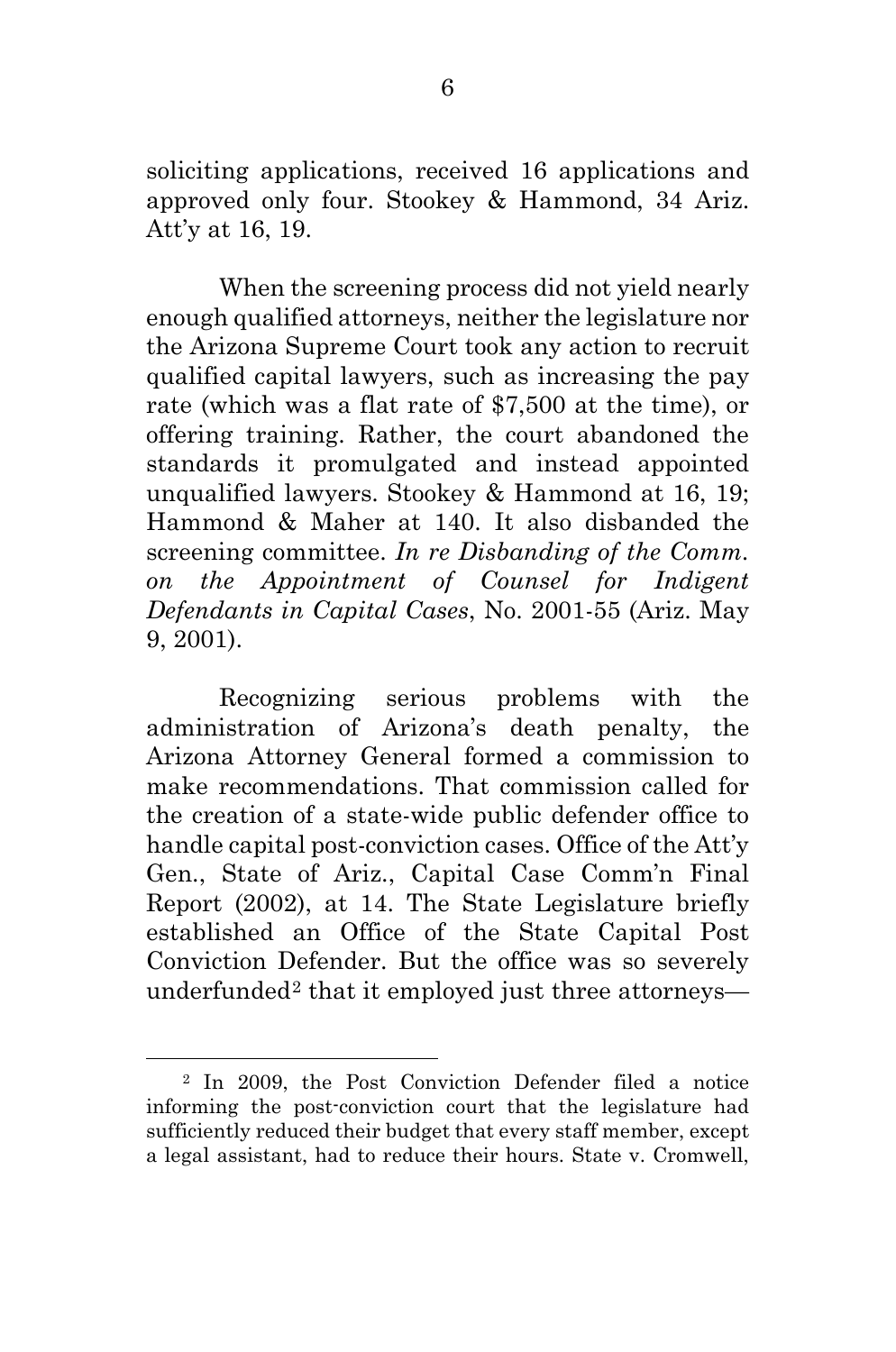only one of whom was qualified to serve as lead counsel—and accepted only a handful of the growing backlog of capital post-conviction cases. The Legislature cut the office's budget so severely that it was forced to lay off staff, reduce existing staff salaries, and eliminate all training.[3](#page-14-1) When the sole capitally qualified attorney resigned in April 2011, the capital post-conviction petitioners were left in limbo for years waiting for qualified counsel. *See, e.g.*, *State v. Cromwell*, CR2001-095438, Maricopa County (approximately one year, four months wait); *State v. Glassel*, CR2000-006872, Maricopa County (approximately one year, three months wait). The failed office was closed within five years.

Nearly a decade ago, in July 2012, the Maricopa County Office of the Legal Advocate<sup>[4](#page-14-2)</sup> absorbed the statewide capital post-conviction office. The Office of the Legal Advocate currently represents only six of 36

CR2001-095438, Notice of Budget Reduction (12/28/2009). The lawyers in the office had to reduce their hours by 25-33%.

<span id="page-14-1"></span><span id="page-14-0"></span><sup>3</sup> During this period, the ABA identified Arizona as a jurisdiction in "dire" need of assistance. ABA Death Penalty Representation Project, Jurisdiction in Need: Arizona, [https://www.americanbar.org/groups/committees/death\\_penalty](https://www.americanbar.org/groups/committees/death_penalty_representation/project_press/2009/summer/jurisdiction_in_needarizona/) representation/project\_press/2009/summer/jurisdiction\_in\_nee [darizona/](https://www.americanbar.org/groups/committees/death_penalty_representation/project_press/2009/summer/jurisdiction_in_needarizona/) (June 1, 2009).

<span id="page-14-2"></span><sup>4</sup> Maricopa County, which includes the Phoenix metro area, has three dedicated offices to manage indigent defense cases and conflicts: the Office of the Public Defender, the Office of the Legal Defender, and the Office of the Legal Advocate. Maricopa County also maintains a panel of private lawyers through the Office of Public Defense Services. All four of these entities appoint counsel in capital cases.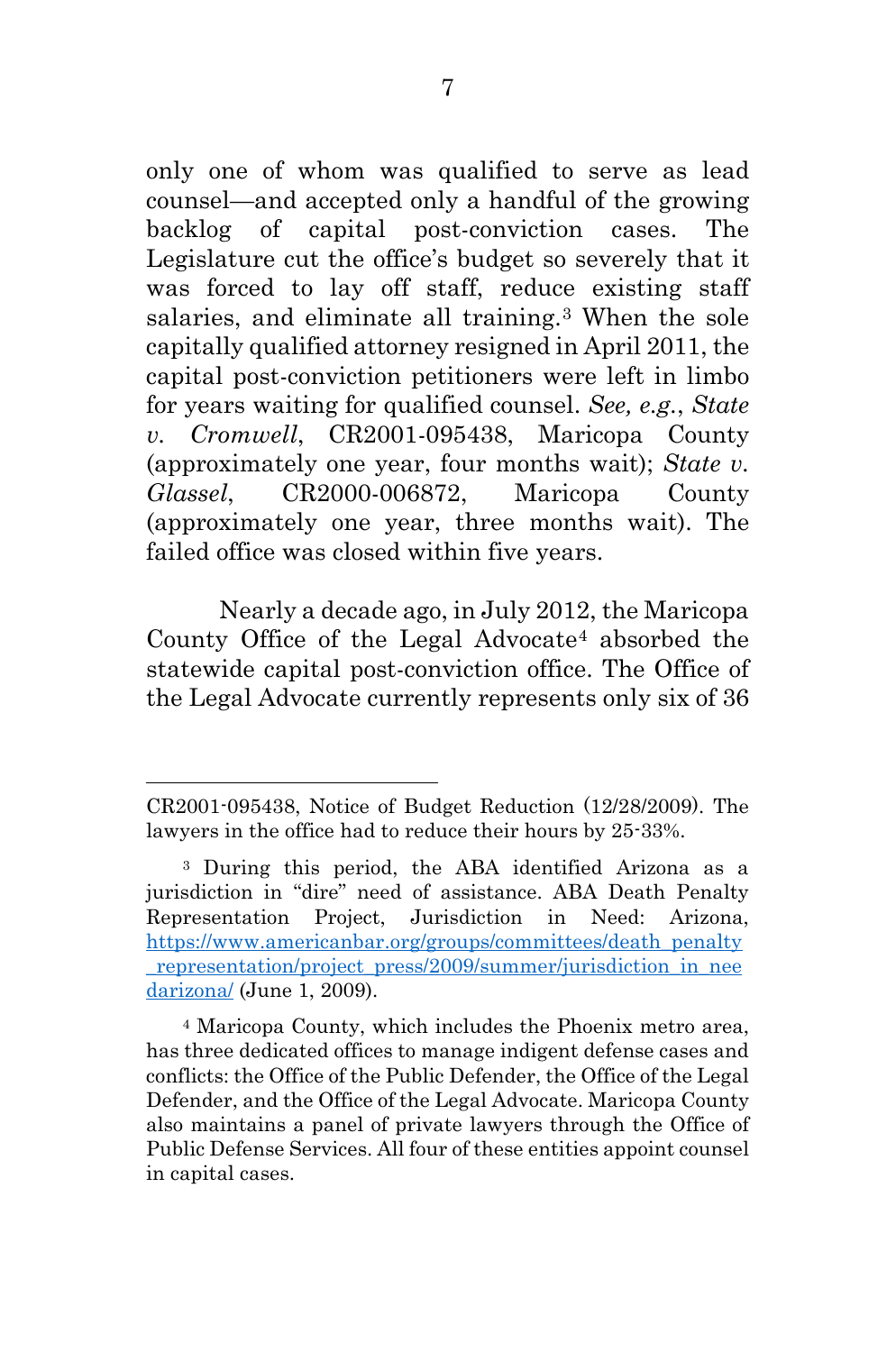capital post-conviction petitioners on their original petitions.

#### <span id="page-15-0"></span>**B. Arizona's Funding for Capital Post-Conviction Review is Inadequate**

<span id="page-15-1"></span>The effective representation of a postconviction client requires an extraordinary combination of skills and experience. Nevertheless, Arizona capital post-conviction counsel are grossly underpaid compared to their colleagues in other jurisdictions. They are also significantly undercompensated relative to Arizona appointed capital trial counsel, and to private criminal defense lawyers with comparable experience. The rate capital post-conviction counsel are paid—\$100/hour—was set by statute 22 years ago. Stookey & Hammond, at 16; Ariz. Rev. Stat.  $\S 13-4041(G)$  (1999).<sup>[5](#page-15-3)</sup> At the time, that rate was intended to incentivize accepting appointments in capital post-conviction cases as the statute had previously set a presumptive cap of \$7,500 for a capital post-conviction case. Stookey & Hammond at 18. This enticement was necessary because there were "no qualified attorneys in Arizona who ha[d] agreed to accept appointment in a state post-conviction relief proceeding ('PCR') in a death case" under the existing terms. *Id*. at 17. Indeed, the defense bar recognized that the presumptive cap created "a substantial ethical burden on an attorney either not to take [capital post-conviction] cases or to obtain an 'up front' agreement from the judge that additional funds will be made available…" John A.

<span id="page-15-3"></span><span id="page-15-2"></span><sup>&</sup>lt;sup>5</sup> The statute also capped payment at 200 hours.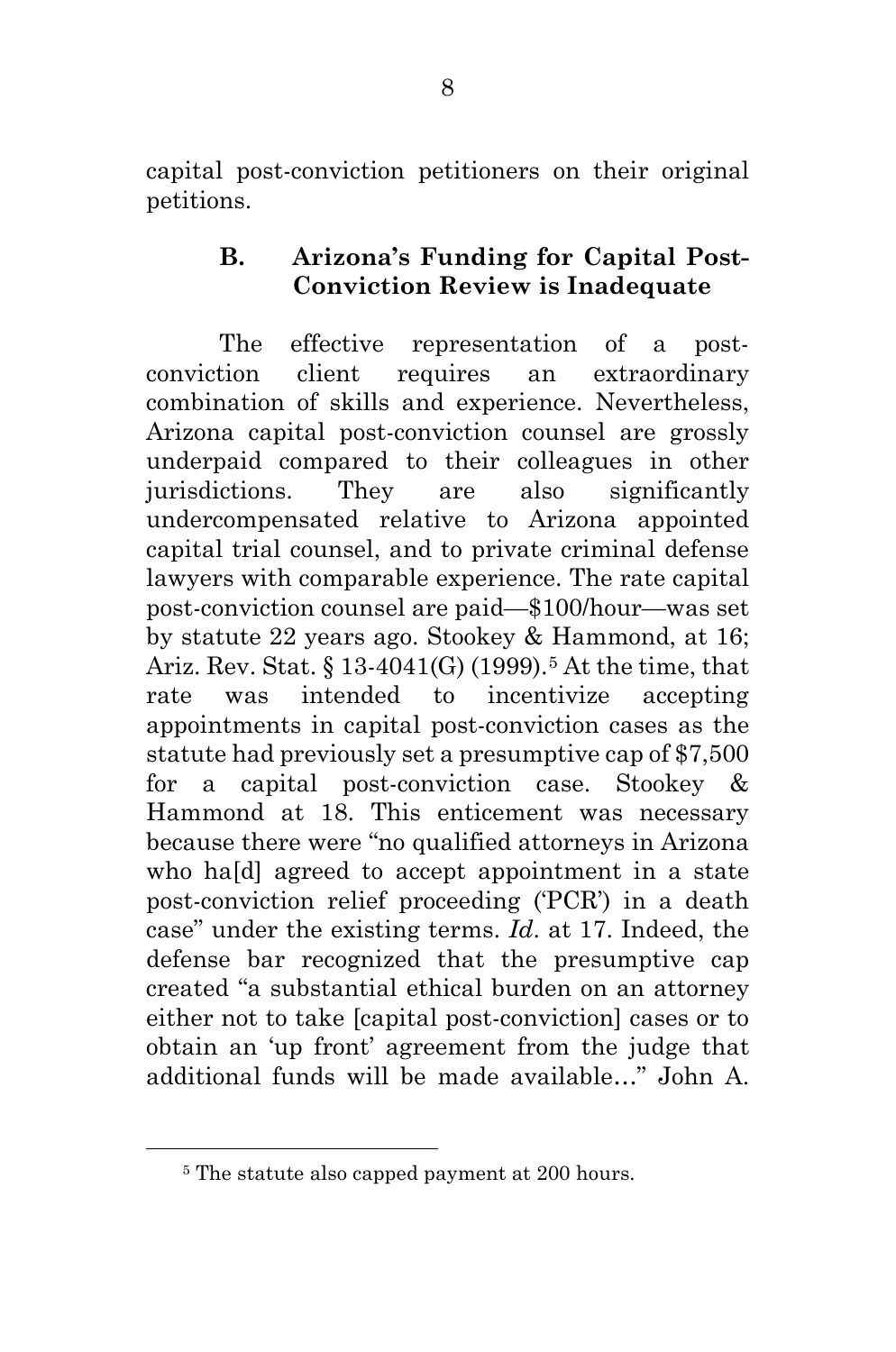Stookey, Larry A. Hammond, *New Rules on Indigent Representation*, 33 Ariz. Att'y 21, 30 (Feb. 1997).

<span id="page-16-0"></span>In the 22 years since the adoption of the hourly rate, the Legislature has *never* increased that rate. Nearly 15 years ago, in 2007, Arizona's Capital Case Task Force recommended an increase to \$125/hour,<sup>[6](#page-16-1)</sup> recognizing that the hourly rate was far below the then-current federal capital Criminal Justice Act ("CJA") rate at that time of \$153/hour and that an increase was necessary "to attract more private counsel to represent defendants in capital case postconviction relief proceedings." Arizona Supreme Court Capital Case Task Force, Report of Recommendations to the Arizona Judicial Counsel, at 21 (September 2007), *available at*  [http://www.azcourts.gov/Portals/74/CCTF/FinalRpt09](http://www.azcourts.gov/Portals/74/CCTF/FinalRpt092007.pdf) [2007.pdf.](http://www.azcourts.gov/Portals/74/CCTF/FinalRpt092007.pdf)[7](#page-16-2) Meanwhile, the hourly rate for federal CJA

<span id="page-16-1"></span><sup>6</sup> California began paying \$125/hour for capital postconviction cases in 1998. Stookey & Larry A. Hammond, *Arizona's Crisis in Indigent Capital Representation*, at 39.

<span id="page-16-2"></span><sup>7</sup> In 2007, the Arizona Supreme Court established the Capital Case Task Force "to address capital cases then awaiting trial in Maricopa County." The task force reported findings and recommendations to the Arizona Judicial Counsel, including that the Court create a standing committee "to monitor capital caseload reduction efforts." The court then created the Capital Case Oversight Committee to "continue to study and recommend measures to facilitate capital case reduction efforts, make recommendations for adequate notice to the Supreme Court to assist the Court in making the necessary modifications to its staffing levels and judicial assignments to ensure the timely processing of appeals, and develop recommendations for any formal policies deemed necessary."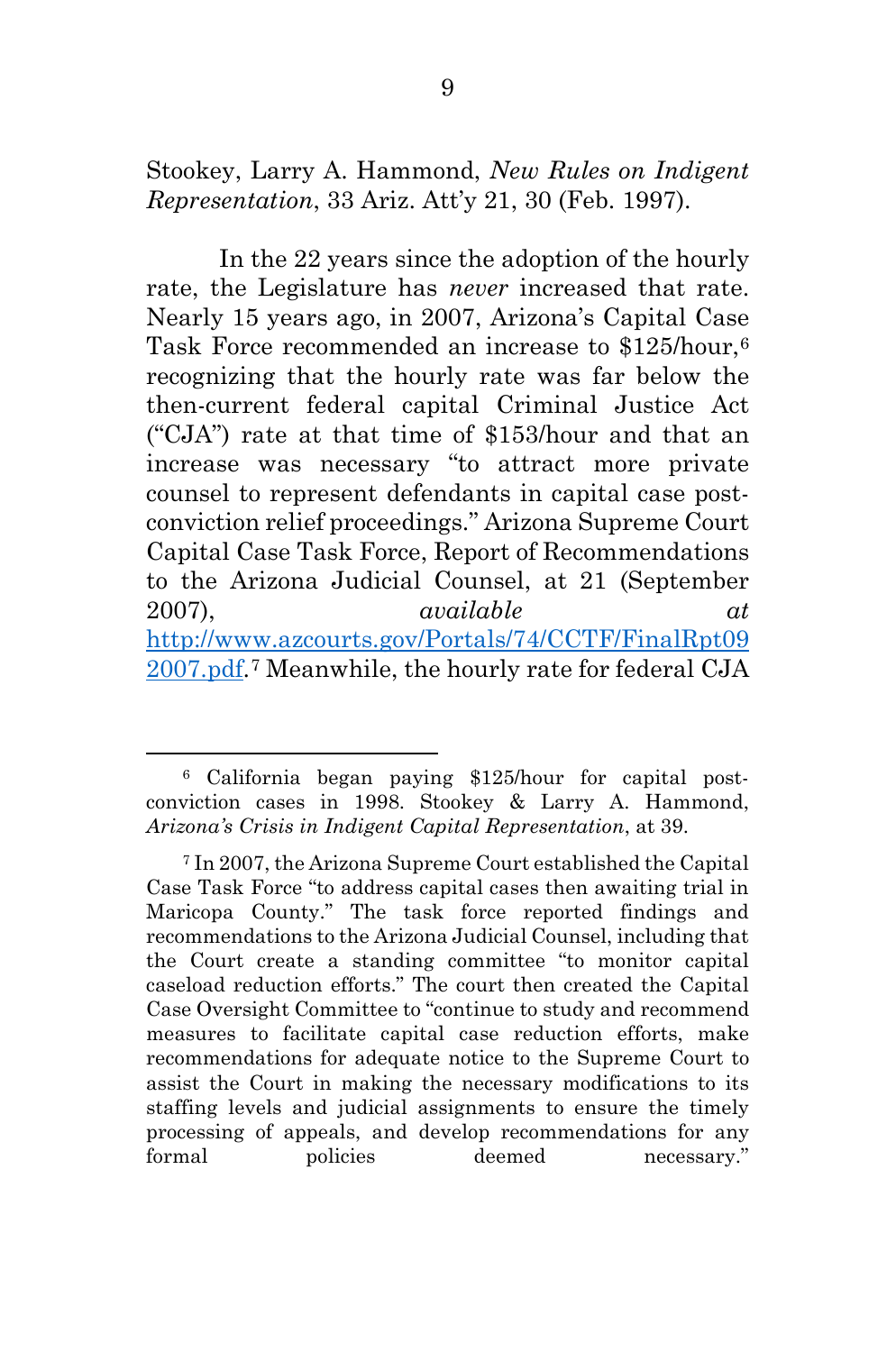lawyers in capital cases has continued to rise on a regular basis—the current rate is \$197/hour. <http://www.azd.uscourts.gov/attorneys/cja/rates> (last visited August 20, 2021).

Because the \$100 rate is a ceiling, the Arizona Superior Court has held that the law precludes increasing the hourly rate paid to capital postconviction counsel in individual cases, regardless of the circumstances.[8](#page-17-4) By contrast, there is no statutory limit on the payment of capital trial lawyers, who make a minimum of \$140/hour for lead counsel in Maricopa County, and in some cases courts have ordered significant increases to their hourly rates.[9](#page-17-5) The discrepancy relative to pay earned by private defense counsel is even more significant. In 2016, the median hourly rate for criminal defense lawyers in private practice in Arizona was \$259, O. Onisile & R.

<span id="page-17-0"></span> $\overline{a}$ 

<span id="page-17-4"></span><sup>8</sup> Although funding litigation is sealed, ACRP is aware of such litigation through its direct representation and consulting capacities.

<span id="page-17-5"></span><span id="page-17-3"></span><span id="page-17-2"></span><sup>9</sup> *See e.g.* Rubin, *Money Pit: Andy Thomas' Death-Penalty-Laden Years as Maricopa County Attorney*, Phoenix New Times, www.phoenixnewtimes.com/news/money-pit-andy-thomasdeath-penalty-laden-years-as-maricopa-county-attorney-6452600 (3/15/12) (\$300/hour for lead counsel and \$250/hour for co-counsel in *State v. Martinson*, Maricopa CR2004-124662); "Kirk Nurmi, Jodi Arias' Attorney, Could Make Extra \$200,000 for Efforts During Trial," Huffington Post, https://www.huffingtonpost.com/2013/05/22/kirk-nurmi-jodiarias-attorney-200000\_n\_3320906.html (5/22/13) (\$225/hour for lead counsel in *State v. Arias*, Maricopa CR2008-031021); *State v. Redondo*, Maricopa CR2010-106178, Minute Entry (8/17/16) (\$200/hour for lead counsel, \$140/hour for co-counsel).

<span id="page-17-1"></span>[https://www.azcourts.gov/cscommittees/CapitalCaseOversightC](https://www.azcourts.gov/cscommittees/CapitalCaseOversightCommittee.aspx) [ommittee.aspx](https://www.azcourts.gov/cscommittees/CapitalCaseOversightCommittee.aspx) (last accessed July 21, 2020).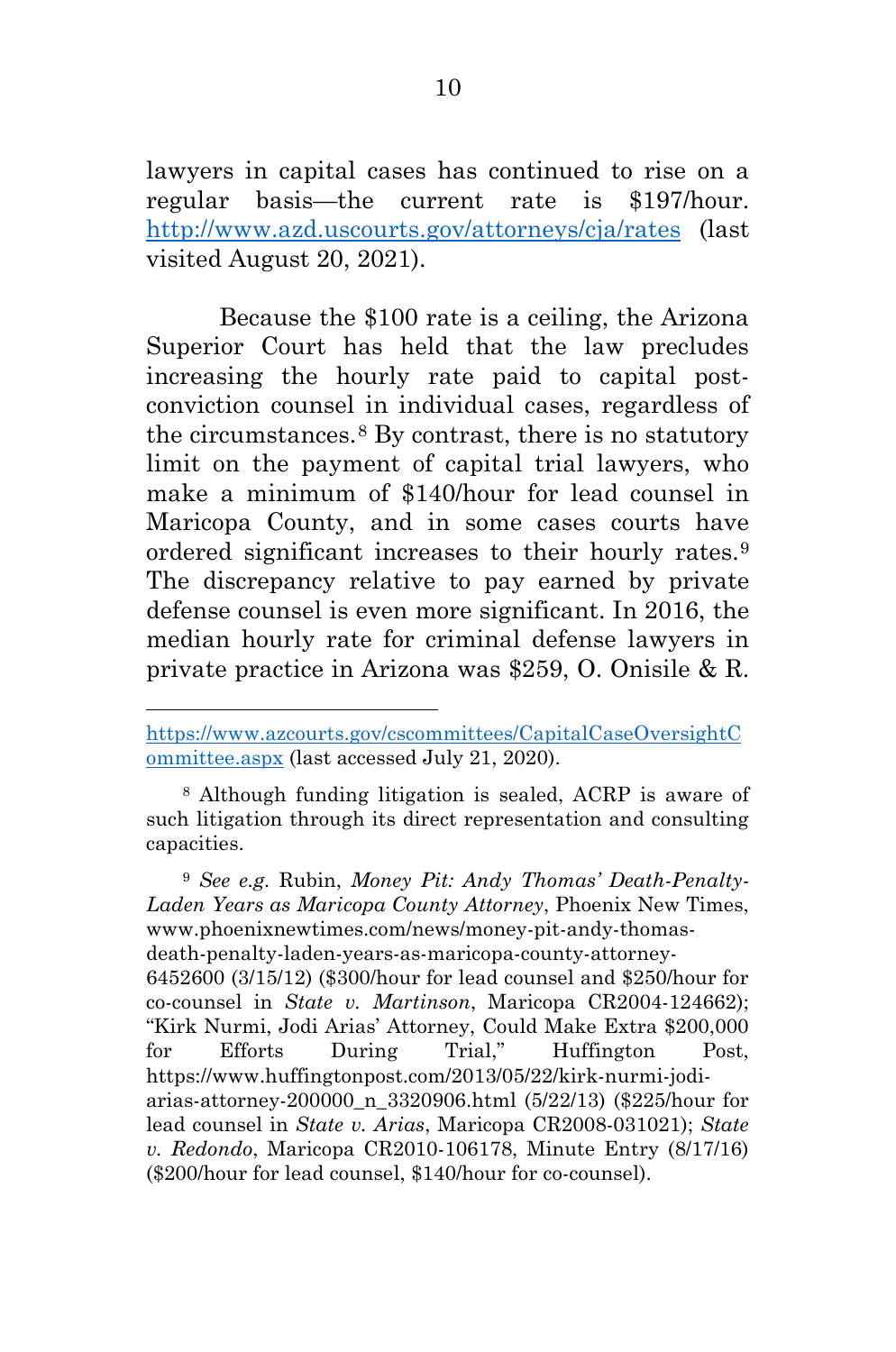DeBruhl, *Attorney Survey: Arizona Lawyers Report on Economics of Practice*, 53 Ariz. Att'y 20, 25 (Sept. 2016), making the prospect of capital post-conviction appointment especially unappealing to panel attorneys. Arizona's compensation thus violates the ABA Guidelines' requirement that "[c]ounsel in death penalty cases should be fully compensated at a rate that is commensurate with the provision of highquality legal representation and reflects the extraordinary responsibilities inherent in death penalty representation." Guideline 9.1(B), 31 Hofstra L. Rev. at 981. The Arizona Attorney General concluded that capital defense, specifically in postconviction matters, was "woefully underfunded and understaffed in Arizona." Office of the Att'y Gen., State of Ariz., Capital Case Comm'n Final Report (2002) at 29.

In addition to the extremely low rate paid to post-conviction counsel, Arizona's failure to provide adequate compensation for other key defense team members, such as mitigation specialists, investigators, and experts, creates an additional hurdle to providing high quality representation in capital post-conviction proceedings. Contract mitigation specialists appointed in Maricopa County and Pima County—Arizona's two largest jurisdictions that account for the vast majority of capital cases currently receive \$60/hour, and those jurisdictions currently offer \$40/hour for contract investigators. By contrast, the presumptive federal capital rates in Arizona are \$125/hour for mitigation specialists and \$100/hour for investigators. [http://www.azd.uscourts.gov/sites/default/files/cja/CJ](http://www.azd.uscourts.gov/sites/default/files/cja/CJA%20Service%20Provider%20Rates.pdf) [A%20Service%20Provider%20Rates.pdf](http://www.azd.uscourts.gov/sites/default/files/cja/CJA%20Service%20Provider%20Rates.pdf) (8/15/2020).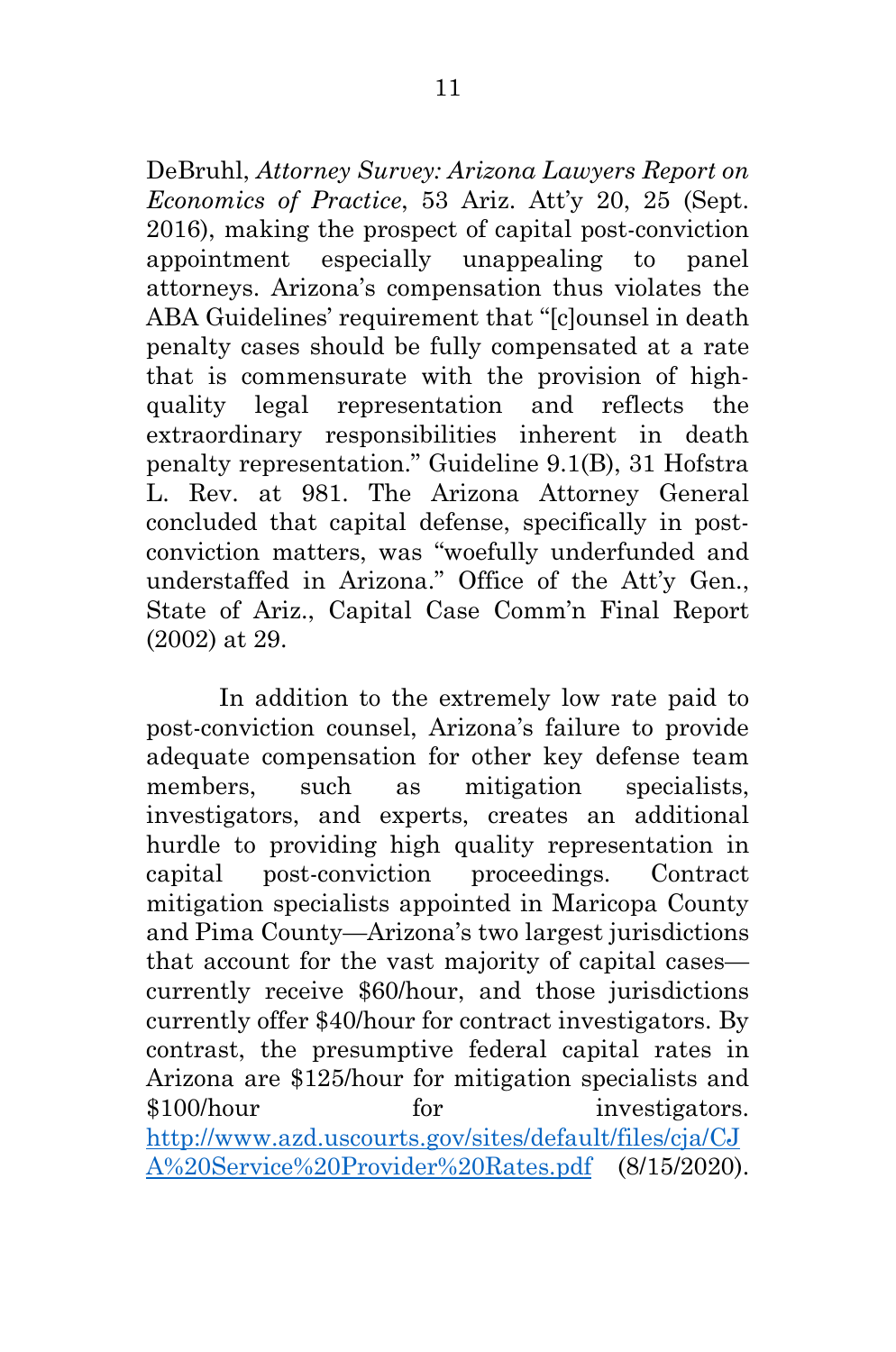Such policies compromise capital post-conviction counsel's ability to recruit the competent team members required by the multi-disciplinary approach to capital defense. 2003 ABA Guideline 4.1, The Defense Team and Supporting Services & Comment (discussing "The Team Approach to Capital Defense"; "National standards on defense services have consistently recognized that quality representation cannot be rendered unless assigned counsel have access to adequate "supporting services [including] secretaries[,] investigators[, and] . . . expert witnesses, as well as personnel skilled in social work and related disciplines to provide assistance at pretrial release hearings and at sentencings.") (quoting ABA STANDARDS FOR CRIMINAL JUSTICE: PROVIDING DEFENSE SERVICES Standard 5-1.4 cmt. (3d ed. 1992). Although Maricopa County will appoint experts for capital post-conviction matters, they do not fully compensate experts for their travel expenses, such as meals. Maricopa OPDS Billing Guidelines,

<span id="page-19-1"></span>[https://www.maricopa.gov/DocumentCenter/View/582](https://www.maricopa.gov/DocumentCenter/View/58252/OPDS-Billing-Guidelines) [52/OPDS-Billing-Guidelines](https://www.maricopa.gov/DocumentCenter/View/58252/OPDS-Billing-Guidelines) (last accessed 9/16/21).

<span id="page-19-0"></span>In sum, inadequate funding for post-conviction counsel and core defense team members has contributed to the poor quality of representation afforded to Arizona's capital post-conviction petitioners. *Martinez* offers such petitioners, in some circumstances, to raise their claims in federal habeas proceedings, despite the procedural default of those claims due to post-conviction counsel's ineffectiveness. If Arizona is correct in arguing that  $\S 2254(e)(2)$  bars evidentiary development where post-conviction counsel was not diligent, then federal habeas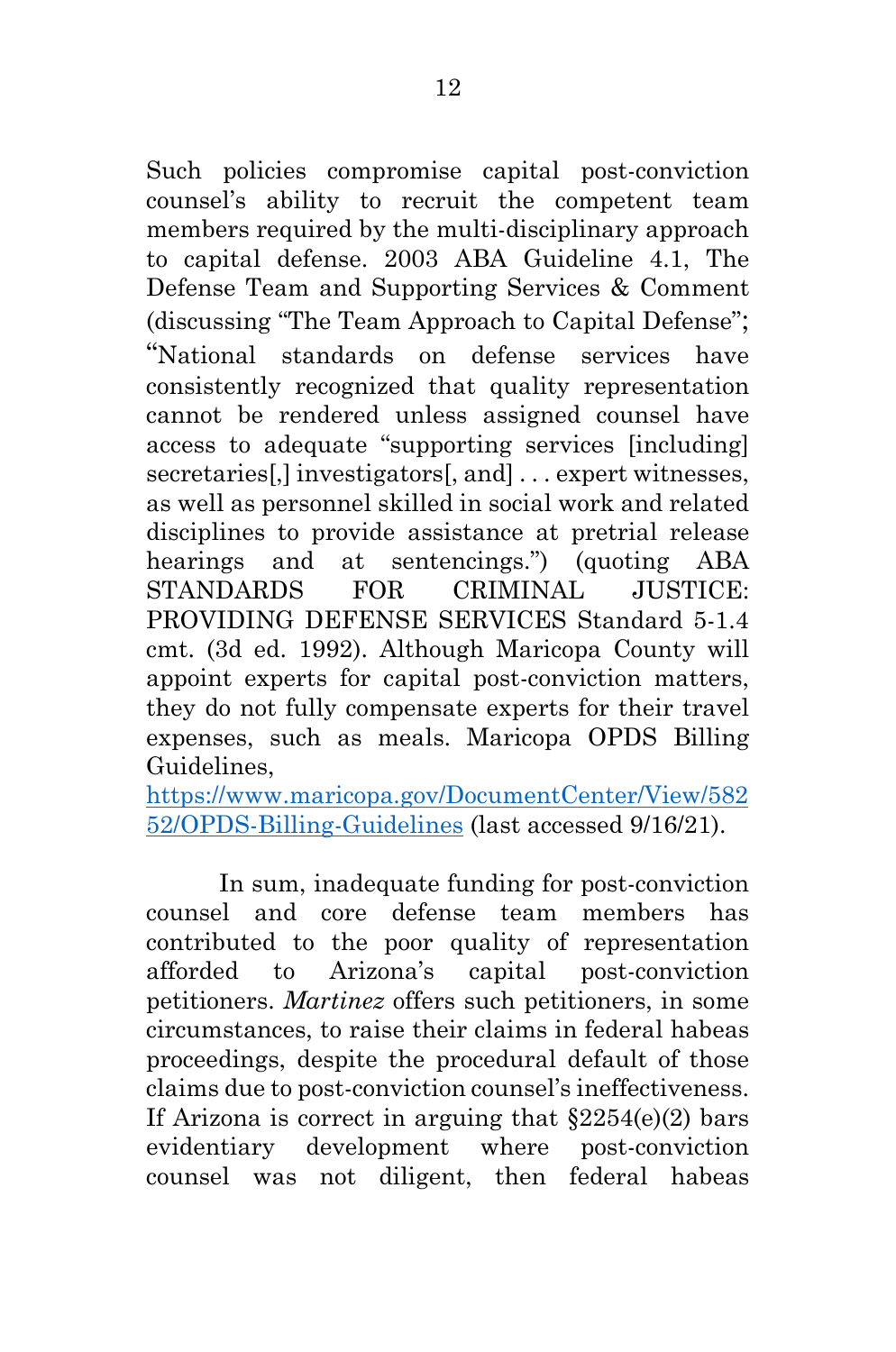petitioners are in no better position than they were before *Martinez*. A capital habeas petitioner—even one that is innocent or intellectually disabled—will pay the ultimate consequence for counsel's errors. Res. Br. At 17, 35.

#### <span id="page-20-0"></span>**II. ARIZONA'S DEFICIENT APPOINTMENT MECHANISM ROUTINELY RESULTS IN SUBSTANDARD REPRESENTATION**

Arizona's ever-evolving—yet ever-deficient mechanism for appointing and providing resources for post-conviction counsel has led to a long history of atrocious representation in capital post-conviction cases, including in the cases of Mr. Ramirez and Mr. Jones.

<span id="page-20-3"></span><span id="page-20-2"></span><span id="page-20-1"></span>Arizona Rule of Criminal Procedure 6.8(d)(2), as written and as applied, does not guarantee the appointment of competent post-conviction counsel. As a result, Arizona petitioners are routinely denied federal habeas review of their claims because postconviction counsel did not investigate and provide collateral evidence in support of their claims, federalize their claims, or exhaust their claims in petitions for review to the Arizona Supreme Court. *See, e.g., Gonzalez v. Ryan*, 551 F. App'x 909, 916 (9th Cir. 2014) (three claims were not fairly presented to the state court because the petitioner "did not provide a grounds for relief under federal law"); *Cook v. Schriro*, 538F.3d 1000, 1029 (9th Cir. 2008) (petitioner waived claim "by failing to fairly present it as a federal claim on direct appeal"); *Wood v. Ryan*, 693 F.3d 1104, 1117 (9th Cir. 2012) (incorporating claims by reference to the post-conviction petition in the petition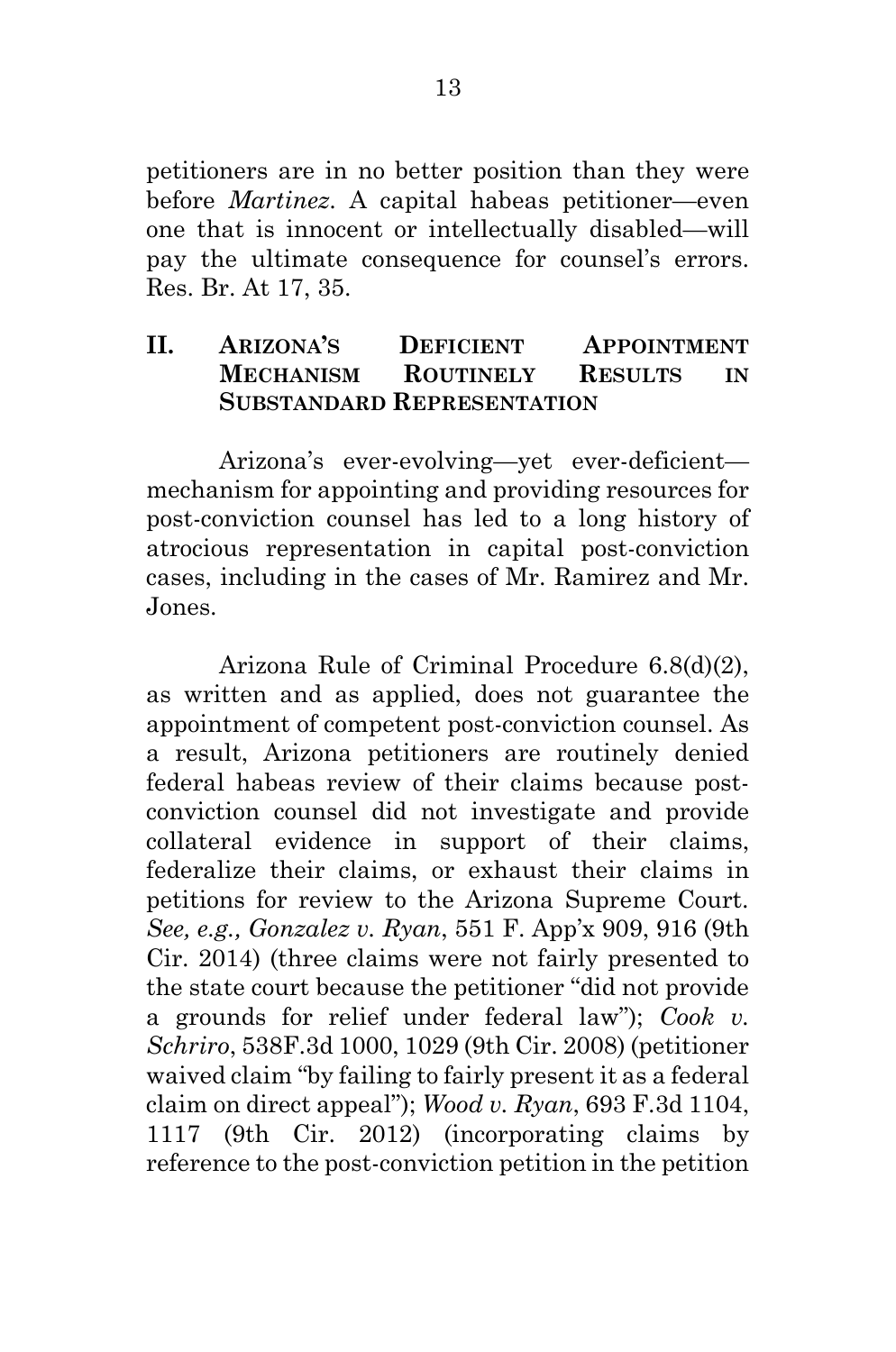<span id="page-21-5"></span><span id="page-21-4"></span><span id="page-21-2"></span><span id="page-21-1"></span>for review is not sufficient to fairly present the claims); *Rienhardt v. Schriro*, D. AZ., CV-03-290- TUC-DCB, Dkt. 80, Order (9/28/05) (finding most factual bases of the IAC claims procedurally defaulted because they had not been presented in postconviction); *Detrich v. Ryan*, D. AZ., CV-03-229-TUC-DCB, Dkt. 93, Order (9/23/05) (majority of ineffective assistance of counsel allegations defaulted for failure to raise in post-conviction); *Salazar v. Ryan*, D. AZ. CV-96-85-TUC-FRZ, Dkt. 121, Order (3/31/00) (factual bases of ineffective assistance of counsel claim related to trial counsel's failure to investigate procedurally defaulted for failure to raise in postconviction). Ultimately, post-conviction counsel's failure to develop and present factual support for postconviction claims has deadly consequences for Arizona's capital defendants. *See, e.g., Stokley v. Ryan*, 659 F.3d 802, 806-810 (9th Cir. 2011) (PCR lawyer filed a cursory petition and then argued *against* the merits of a more substantial brief raised by second PCR lawyer. IAC claims were held procedurally barred in federal habeas proceedings; client executed); *Cook v. Schriro*, 538 F.3d 1000 (9th Cir. 2008), *cert denied* 129 S. Ct. 1033 (2009) (federal habeas court rejected the argument that postconviction counsel's failure to raise trial IAC claim may serve as cause to overcome procedural default; client executed); *Ryan v. Schad*, 133 S. Ct. 2548 (2013) (per curium) (post-conviction counsel not diligent in developing mitigation evidence in support of IAC claim; client executed).

<span id="page-21-6"></span><span id="page-21-3"></span><span id="page-21-0"></span>Arizona's constrained reading of  $$2254(e)(2)$ would undermine the ability of *Martinez* to protect capital defendants like those cited above, who would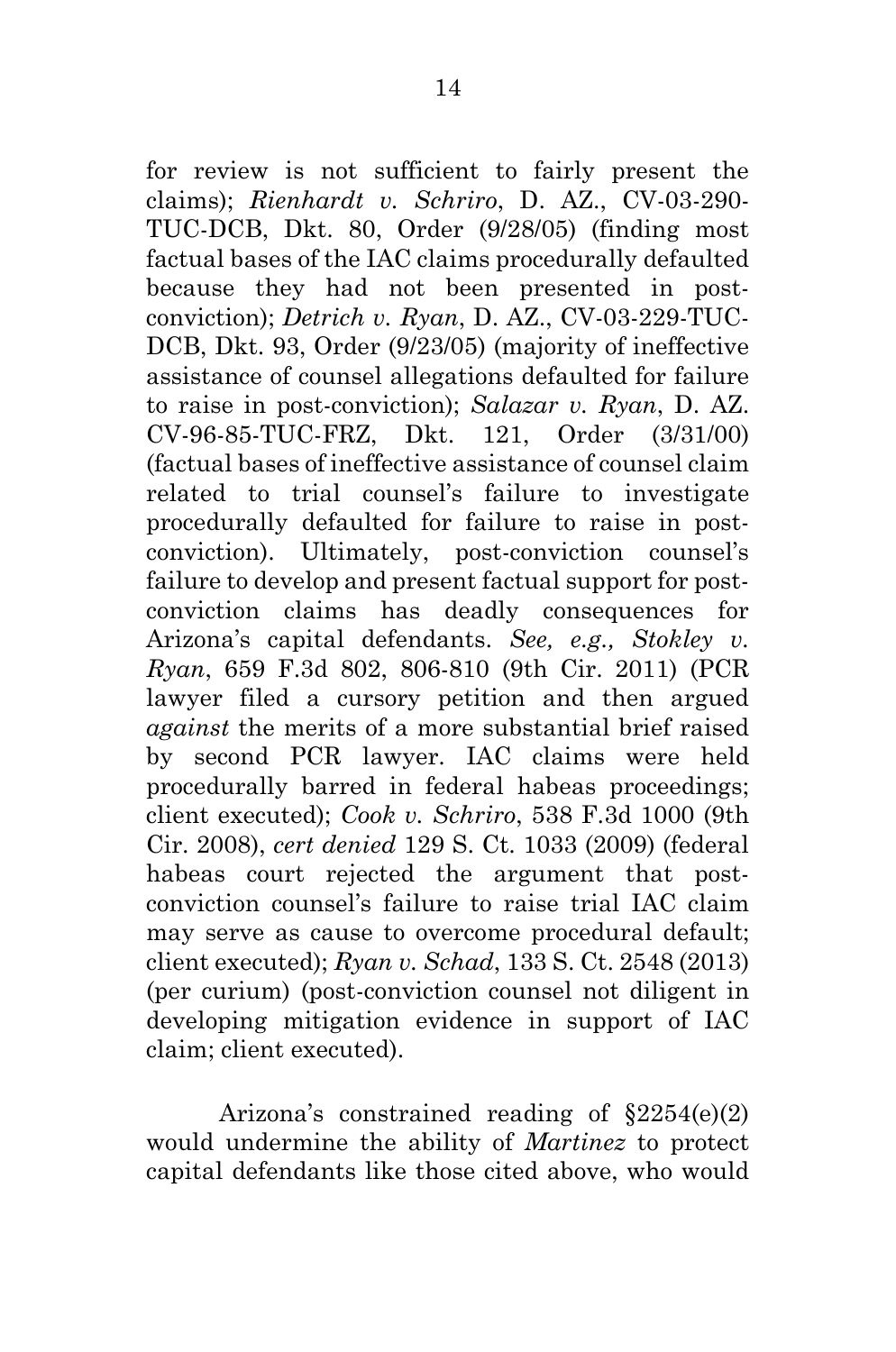otherwise be prevented from having their IAC claims heard in any court. Res. Br. At 41-44.

#### <span id="page-22-0"></span>**III. ARIZONA HAS NO STATE MECHANISM TO CHALLENGE THE INEFFECTIVENESS OF POST-CONVICTION COUNSEL**

<span id="page-22-2"></span>*Martinez v. Ryan* provides a critical safeguard for Arizona's capital habeas petitioners because there is no mechanism in Arizona for litigating postconviction counsel's ineffectiveness. Pursuant to Arizona Rule of Criminal Procedure 32.5, the Superior Court "must appoint counsel for the defendant" when the defense requests it and is indigent. This right to counsel is critically important because post-conviction is the first opportunity for a criminal defendant to allege ineffective assistance of counsel at trial. *Martinez*, 566 U.S. at 6; *State v. Spreitz*, 39 P.3d 525, 527 (Ariz. 2002). To be entitled to evidentiary development of his IAC and other collateral claims, a petitioner must raise "colorable claims," which allege "facts which, if true, would *probably* have changed the verdict or sentence." *State v. Amaral*, 368 P.3d 925, 298 (Ariz. 2016). Facts are presented in the postconviction petition through "affidavits, records, or other evidence currently available to the defendant." Ariz. R. Crim. P. 32.7(e). Where post-conviction counsel fails in their duty to investigate and present evidence and raise colorable claims, the petitioner risks losing any opportunity to have a court hear his claim of ineffective assistance of counsel.

<span id="page-22-3"></span><span id="page-22-1"></span>Although *Martinez* is essential for protecting the Sixth Amendment rights of criminal defendants in Arizona, the *Martinez* decision has not opened the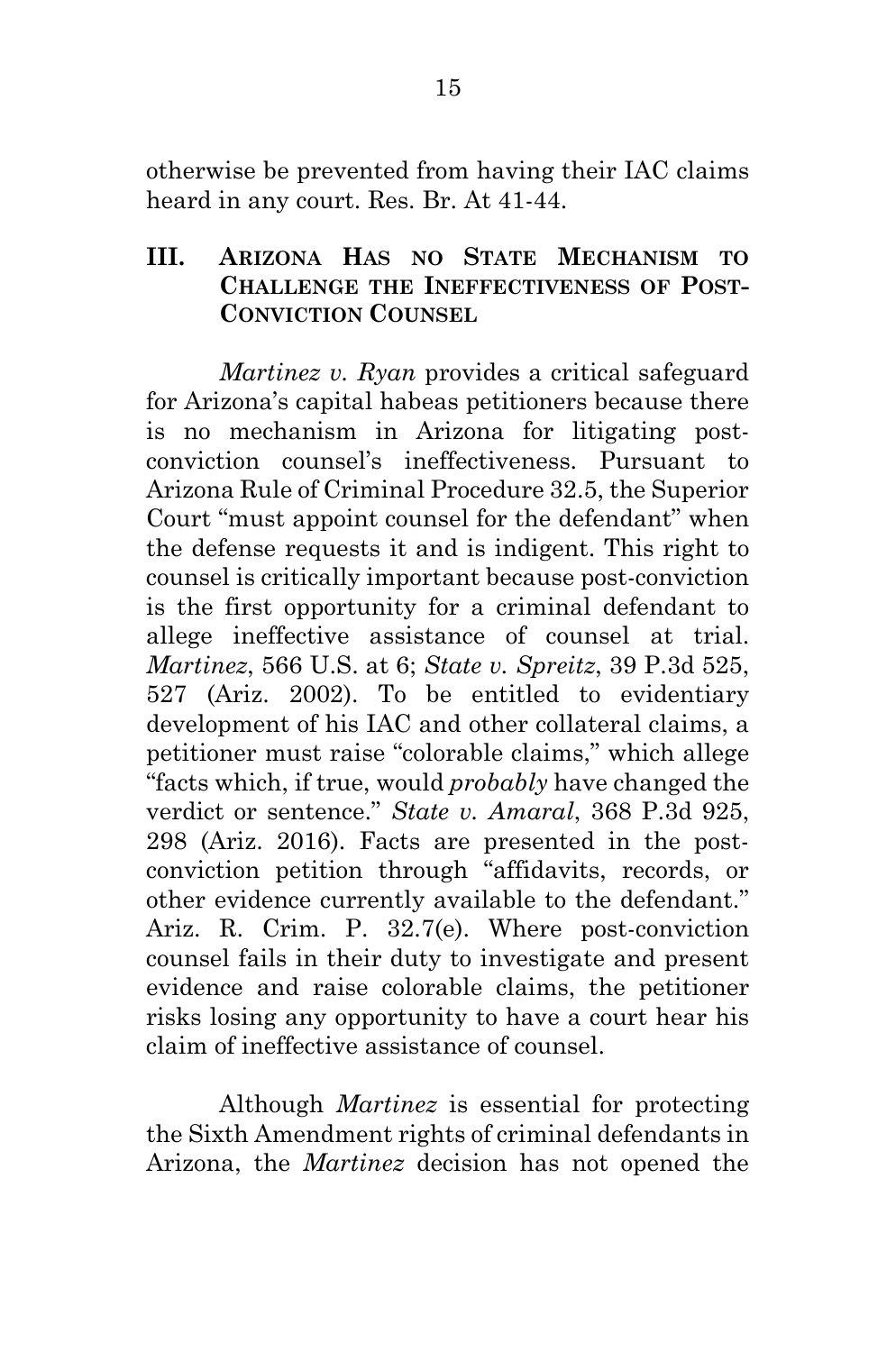<span id="page-23-5"></span><span id="page-23-4"></span><span id="page-23-3"></span><span id="page-23-2"></span><span id="page-23-1"></span><span id="page-23-0"></span>floodgates of habeas petitioners being permitted to raise defaulted IAC claims in federal court. Pet.Br. at 38. This is because the protection that *Martinez* offers is not necessary in many states, which provide state remedies for post-conviction counsel's ineffectiveness. *See, e.g. Grinols v. State*, 74 P.3d 889 (Alaska 2003) (due process right to effective assistance of counsel in initial-review collateral proceeding); *In re Clark*, 855 P.2d 729, 748 (Cal. 1993) ("In limited circumstances, consideration may be given to a claim that prior [state] habeas corpus counsel did not competently represent a petitioner."); *Silva v. People*, 156 P.3d 1164, 1167 (Colo. 2007) (recognizing existence of a limited statutory right to post-conviction counsel arising from sections  $21-1-103$  and  $21-1-104$ , C.R.S., which can excuse untimely filing); *Lozada v. Warden*, 613 A.2d 818 (Conn. 1992) (right to effective postconviction assistance based on right counsel in Conn. Gen. Stat. 51-296); *Allison v. State*, 914 N.W.2d 866, 889-90 (Iowa 2018) (second post-conviction filed alleging ineffectiveness of first post-conviction counsel); *Breese v. Comm*., 612 N.E.2d 1170, 1171 n. 4 (Mass. 1993) (defendant filed a second appeal alleging ineffectiveness of first appellate counsel); N.J. R.3:22-  $4(b)(2)(C)$  (allowing the filing of a successor postconviction petition to assert the ineffectiveness of prior post-conviction counsel).Arizona could avoid *Martinez* litigation in state court by allowing ineffective assistance of counsel claims to be raised on direct appeal or by permitting successive petitions on otherwise precluded ineffective assistance of trial counsel claims waived by the ineffectiveness of initial post-conviction counsel. In fact, Arizona's postconviction statute includes several exceptions to preclusion for other extenuating circumstances. *See*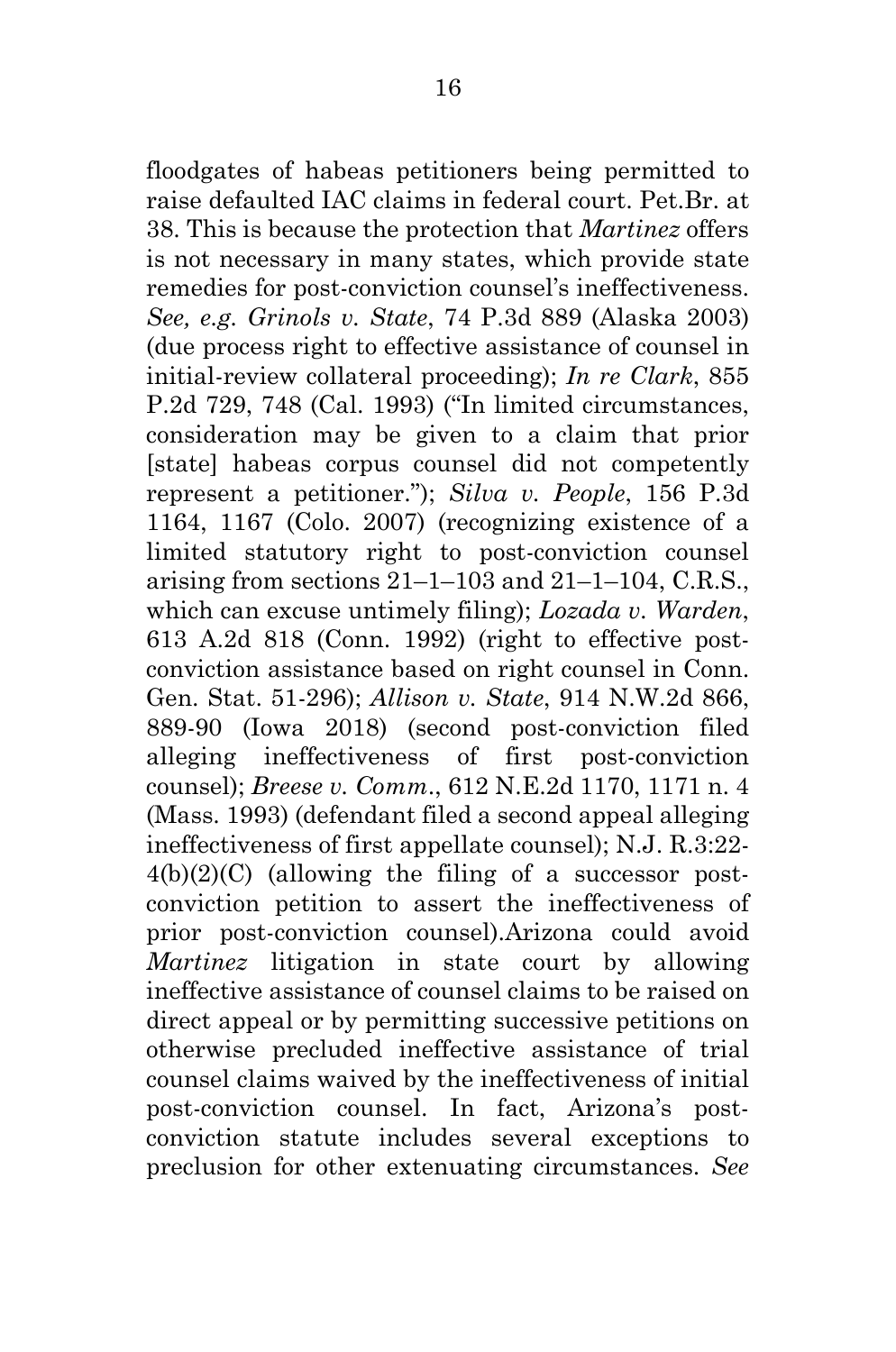<span id="page-24-1"></span>Ariz. R. Crim. Pro. 32.1 (c) (illegal sentence), (e) (newly discovered evidence), (g) (significant change in the law), (h) (innocence of the crime or death penalty). Arizona should not be permitted to both evade *Martinez*'s narrow constitutional safeguard and prohibit successive post-conviction petitions on ineffective assistance of counsel claims regardless of the circumstances.

#### <span id="page-24-0"></span>**IV. CONTINUING LEGAL EDUCATION HAS LONG EMPHASIZED FACTUAL DEVELOPMENT AND CLAIM PRESERVATION IN CAPITAL POST-CONVICTION**

Petitioner has argued throughout that postconviction petitioners are "incentivized" or "encouraged" to withhold claims from post-conviction petitions in order to raise those claims in the district court. Pet.Br. at 20, 21, 28, 37, 38. This is simply untrue.

ACRP has been the state's death penalty resource center since 1988. Our mission is to "improve the quality of representation afforded to capital defendants in Arizona." *See* <https://azcapitalproject.org/about/> (last visited 9/16/21). Over the last thirty-three years, ACRP has presented hundreds of hours of continuing legal education for capital defense teams in Arizona and across the nation, emphasizing the professional standard of care. ACRP trainings have always emphasized the factual development and exhaustion of every potentially meritorious claim for relief. This principle has been explicit in the professional guidelines for at least 32 years, informing ACRP's and other professional training seminars. 1989 ABA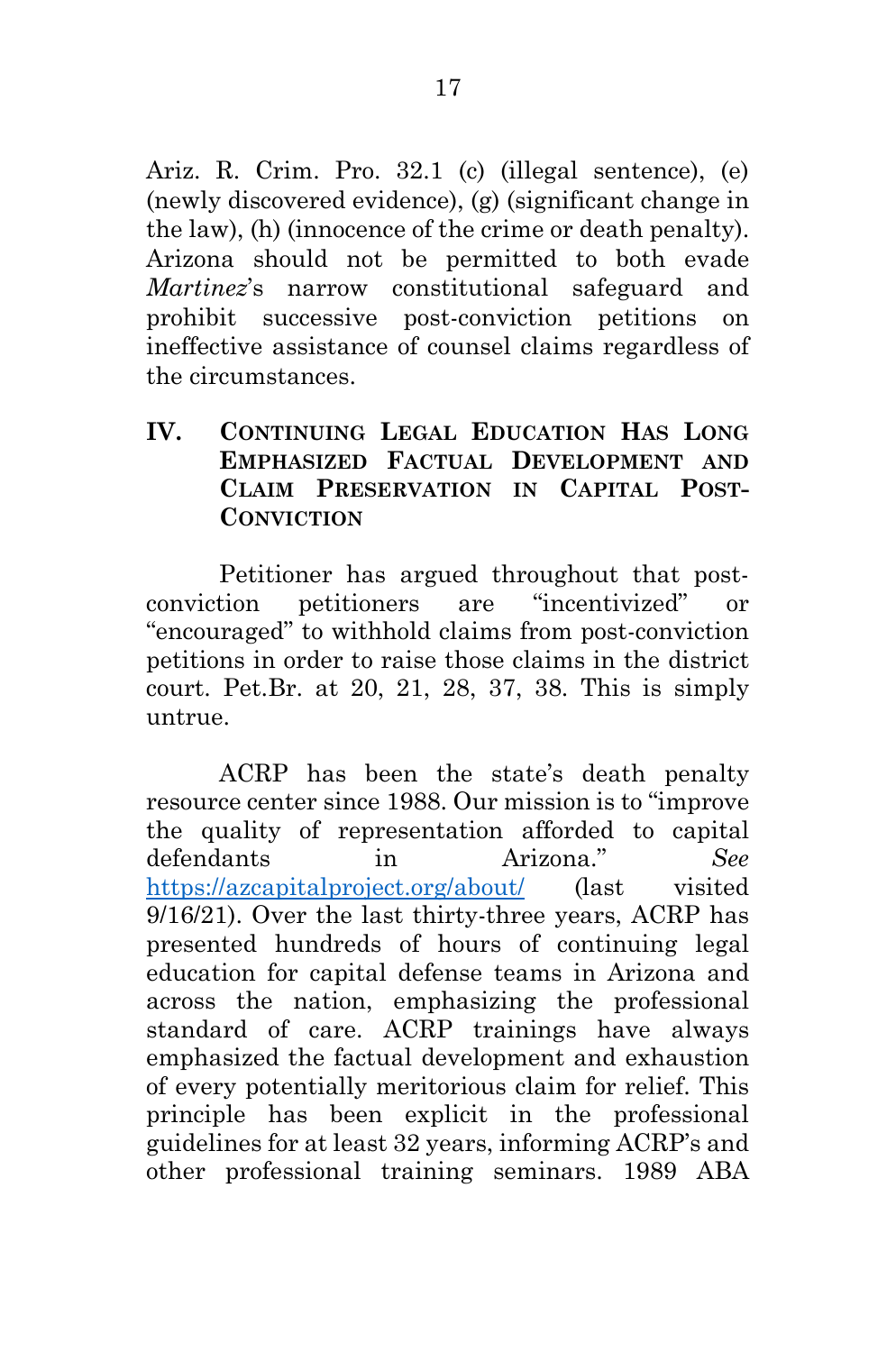<span id="page-25-1"></span><span id="page-25-0"></span>Guidelines for the Appointment and Performance of Counsel in Death Penalty Cases, Guideline 11.9.3, "Duties of Postconviction Counsel" ("counsel should consider conducting a full investigation of the case, relating to both the guilt/innocence and sentencing phases."; "Postconviction counsel should seek to present to the appropriate court...all arguably meritorious issues..."); 2003 ABA Guidelines for the Appointment and Performance of Counsel in Death Penalty Cases, Guideline 10.15.1, "Duties of Post-Conviction Counsel" ("Post-conviction counsel should seek to litigate all issues...that are arguably meritorious..."; Post-conviction counsel should "Continue an aggressive investigation of all aspects of the case.").

Scholarship also contradicts Petitioner's suggestion that post-conviction counsel intentionally withhold claims to gain an advantage in federal habeas proceedings. In 1999, The Champion, the magazine of the National Association of Criminal Defense Lawyers (NACDL) published an article on *Post-Conviction Investigation in Death Penalty Cases*. 23-Aug Champion 41 (1999). The article, by Russell Stetler,<sup>[10](#page-25-2)</sup> the then-Director of Investigation and Mitigation at the Capital Defender Office in New York City, urges defense counsel to develop new facts "new facts" and constitutional claims "to meet the requirements of *McCleskey v. Zant*, the Antiterrorism

<span id="page-25-2"></span><sup>10</sup> Russell Stetler is one of the most influential mitigation specialists and educators in the capital defense community. He served as the National Mitigation Coordinator for federal death penalty projects, served as a lecturer and trainer at hundreds of capital defense trainings, and authored dozens of articles informing the standard of care for capital mitigation investigations.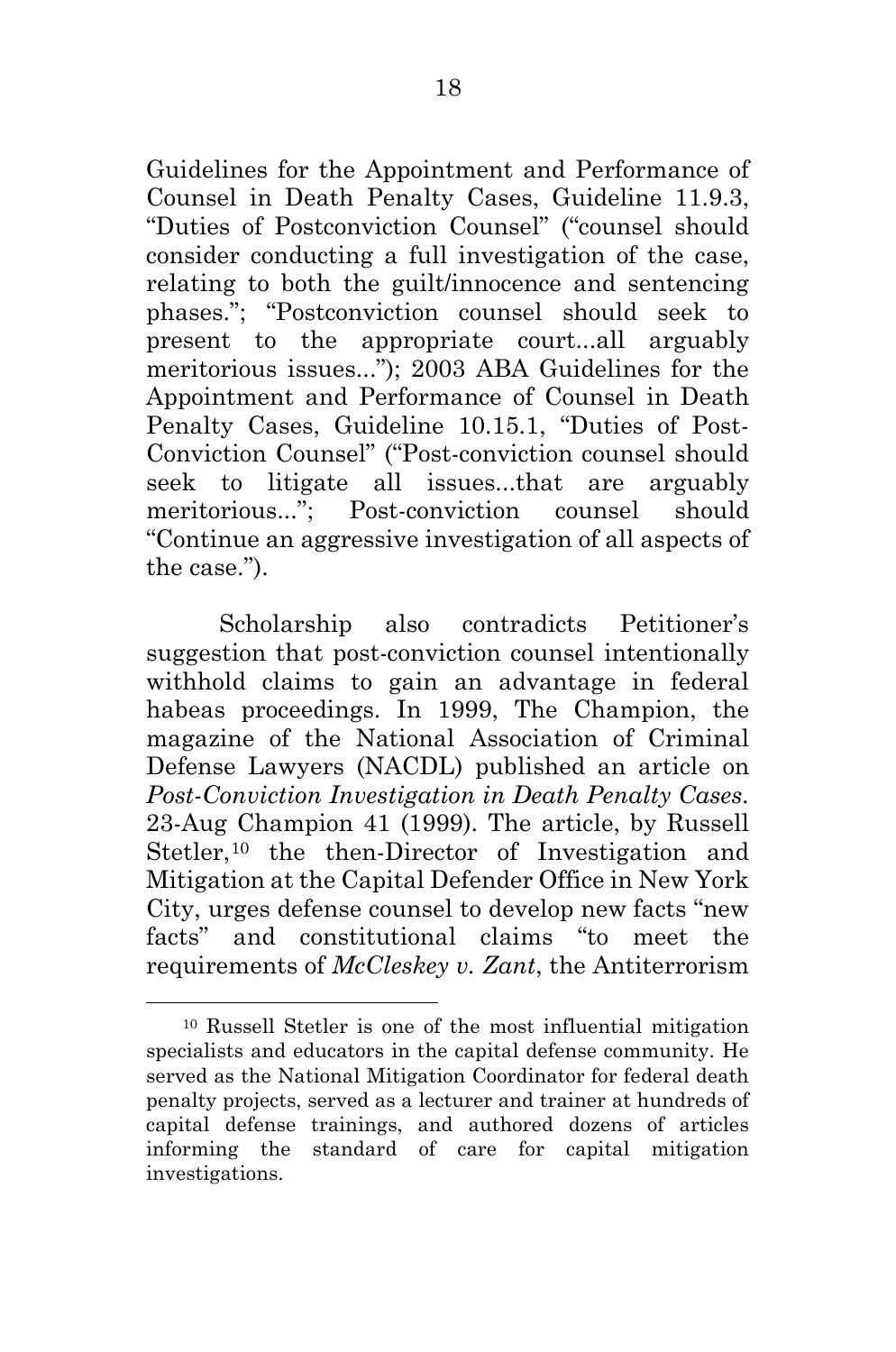<span id="page-26-1"></span><span id="page-26-0"></span>and Effective Death Penalty Act of 1996, and their state-court analogues." (footnote omitted). Indeed, there exists an abundance of scholarship urging postconviction counsel to thoroughly investigate their client's case. *See, e.g.* Mark E. Olive, Russell Stetler, *Using the Supplementary Guidelines for the Mitigation Function of Defense Teams in Death Penalty Cases to Change the Picture in Post-Conviction*, 36 Hofstra L. Rev. 1067, 1076 (2008) (the ABA Guidelines "require that post-conviction counsel investigate and/or reinvestigate the entire case"); Kathryn E. Miller, *The Attorneys are Bound and the Witnesses are Gagged: State Limits on Post-Conviction Investigation in Criminal Cases*, 106 Calif. L. Rev. 135 (Feb. 2018) ("Success for [post-conviction] claims requires demonstrating both that a legal error occurred outside of the courtroom and that the error prejudiced the criminal defendant by having a likely impact on the outcome of their case—hence, the need to investigate.") (citations omitted); Ty Alper, *Toward a Right to Litigate Ineffective Assistance of Counsel*, 70 WLLR 839 ("[I]neffectiveness claims almost always require the kind of extra-record investigation and development that can only be accomplished by collateral counsel and resources for investigation.") (citation omitted); 2003 ABA Guidelines, Guideline 10.7 (detailing the extensive investigation required "at every stage."). Investigating mitigating evidence is so critical to capital work that in 2008 the ABA published Supplementary Guidelines for the Mitigation Function of Defense Teams in Death Penalty Cases, which lays out the professional obligations of defense teams. *See, e.g.,* Supplementary Guideline 10.11, "The Defense Case: Requisite Mitigation Functions of the Defense Team" ("The defense team must conduct an ongoing, exhaustive,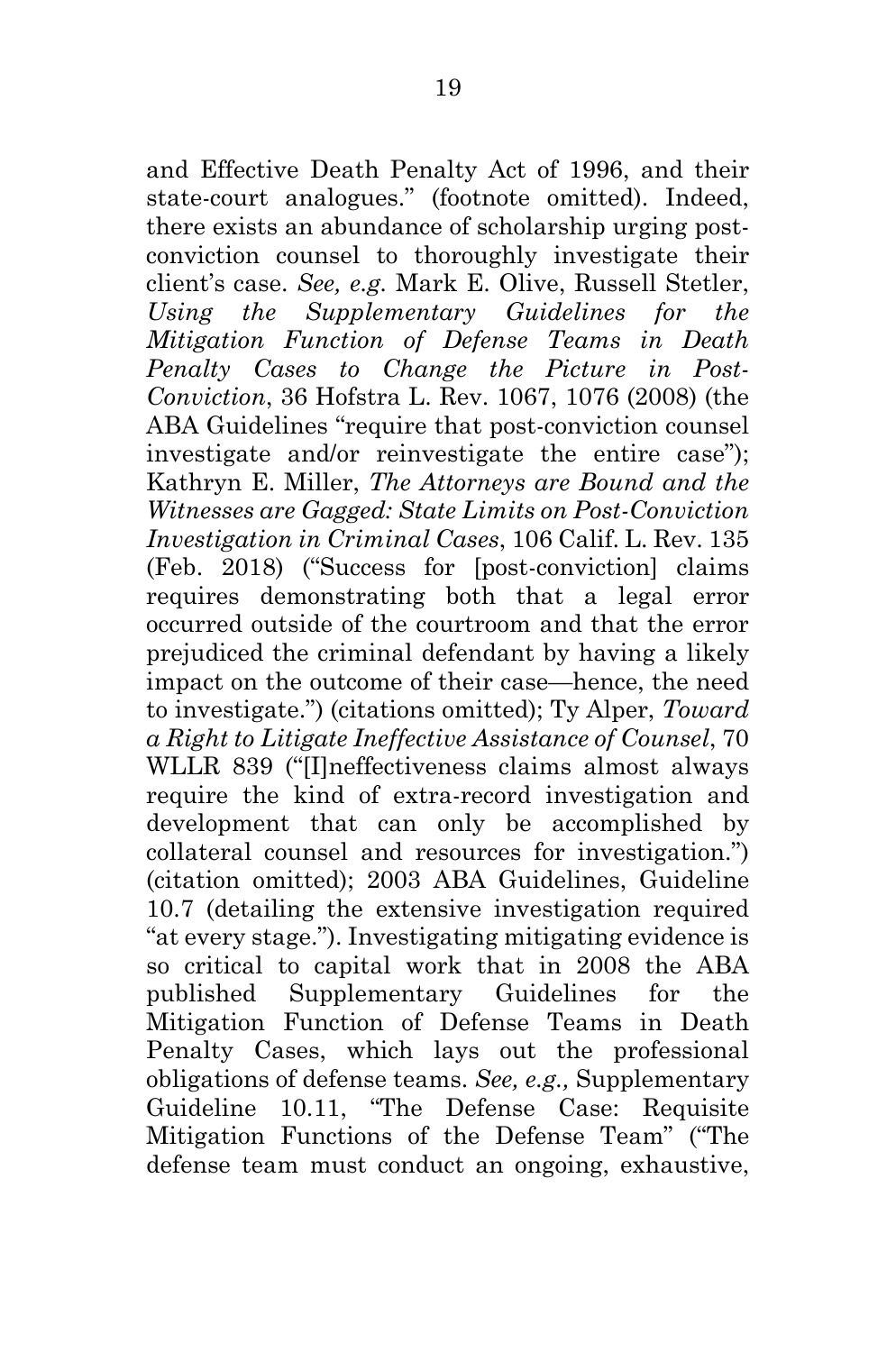and independent investigation of every aspect of the client's character, history, record and any circumstances of the offense, or other factors, which may provide a basis for a sentence less than death.")

There are also practical reasons why competent post-conviction counsel would not refrain from investigating and presenting facts in support of her client's constitutional claims for relief. By the time a capital defendant reaches federal habeas proceedings, much of his evidence has gone stale. Memories fade, witnesses die or become difficult to locate, and records are destroyed. Mr. Jones was tried in 1995 and his evidentiary hearing in the district court was not held until 2017—more than twenty years later. *Jones v. Ryan*, 327 F.Supp.3d 1157 (D. Ariz. 2018). Mr. Ramirez was arrested in 1989 and permitted to amend his habeas petition with his trial IAC claim in 2007. JA 498. By the time a capital defendant reaches federal habeas proceedings, the evidence supporting his trial IAC claims may be thinner, or gone entirely.

<span id="page-27-2"></span><span id="page-27-1"></span><span id="page-27-0"></span>Before this Court's decision in *Martinez*, postconviction counsel would have no conceivable reason to refrain from developing facts or withhold constitutional claims for relief from a post-conviction petition, as neither this Court nor the Ninth Circuit or Arizona's district court found post-conviction counsel's ineffectiveness to serve as cause to overcome the default of a claim in federal habeas proceedings. *See, e.g., Cook v. Schriro*, *supra*. Historically, and certainly since the passage of AEDPA, there have been greater barriers to obtaining relief in federal habeas proceedings than on state collateral review. Since *Martinez*, most of these barriers remain. In *Cullen v. Pinholster*, 563 U.S. 170 (2011), this Court held that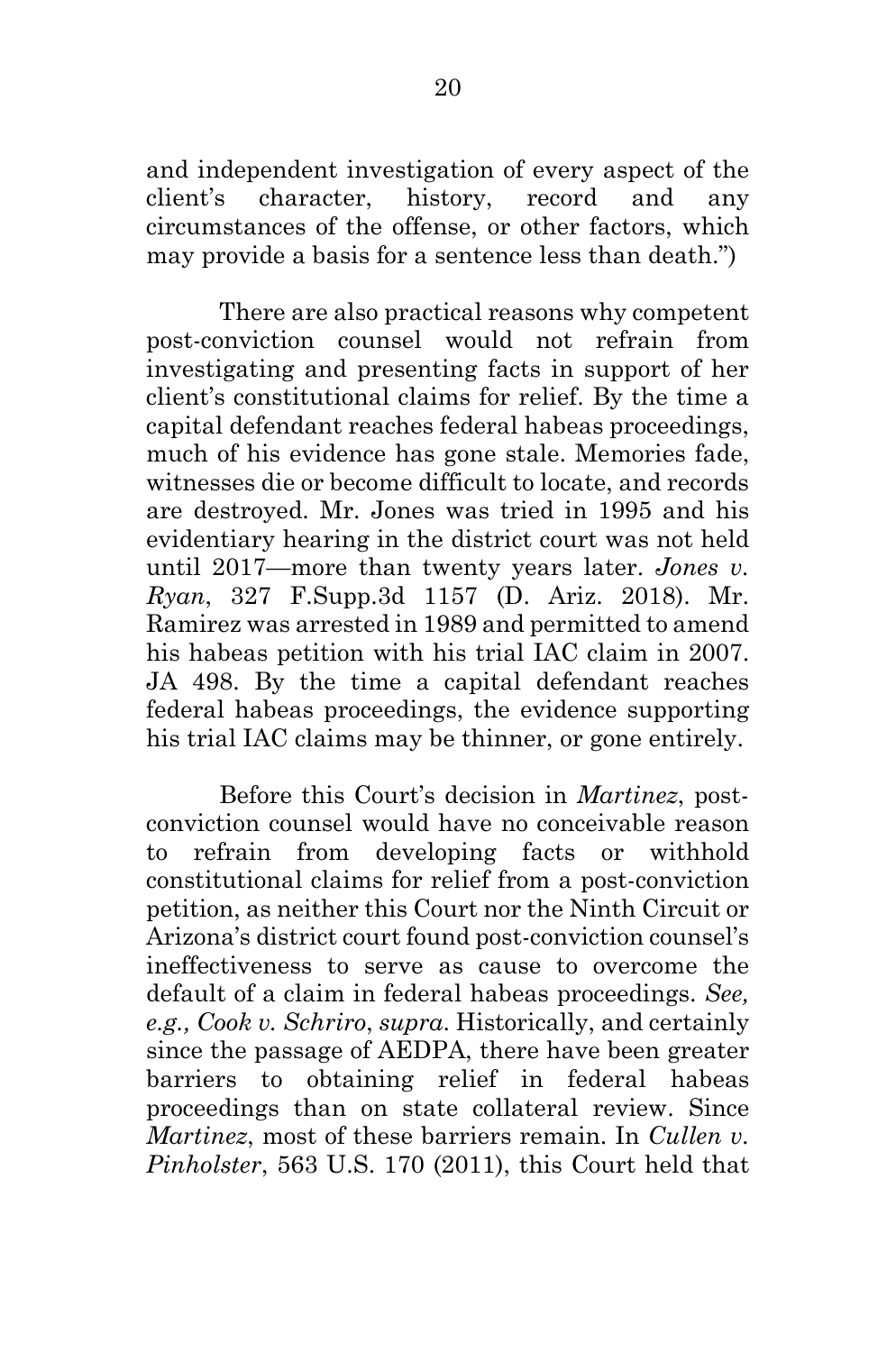<span id="page-28-0"></span>review under 28 U.S.C.A. §2254 is limited to the record that was before the state court. Any evidence not developed in post-conviction may forever be excluded from being offered in support of a capital defendant's claims. It would be incredibly risky and unethical for post-conviction counsel to hold back evidence in an attempt to gain an uncertain and unlikely "advantage" in federal habeas proceedings. Moreover, any attempt to hold back meritorious claims or helpful facts until federal habeas proceedings would result in a client remaining in the  $torturons$  conditions of death row<sup>[11](#page-28-2)</sup> and living under the dark cloud of a death sentence for years longer than necessary. Plainly put, this would be unethical, implicating capital defense counsel's duties to her client, the tribunal, and opposing counsel.

In the near decade since the *Martinez* decision, the capital defense bar has continued to emphasize that competent representation in post-conviction proceedings requires a thorough investigation of the case, the presentation of new facts, and the preservation of constitutional claims for relief. Shortly after *Martinez* was decided, ACRP hosted multiple training seminars for post-conviction defense teams in Arizona, emphasizing the investigation and development of mitigating evidence, obtaining adequate resources and time to investigate and present claims, and presenting new facts to the state court in order to properly exhaust all claims. Arizona

<span id="page-28-2"></span><span id="page-28-1"></span> <sup>11</sup> Until very recently, Arizona's death row inmates lived in solitary confinement, with few opportunities for recreation, work, or socialization.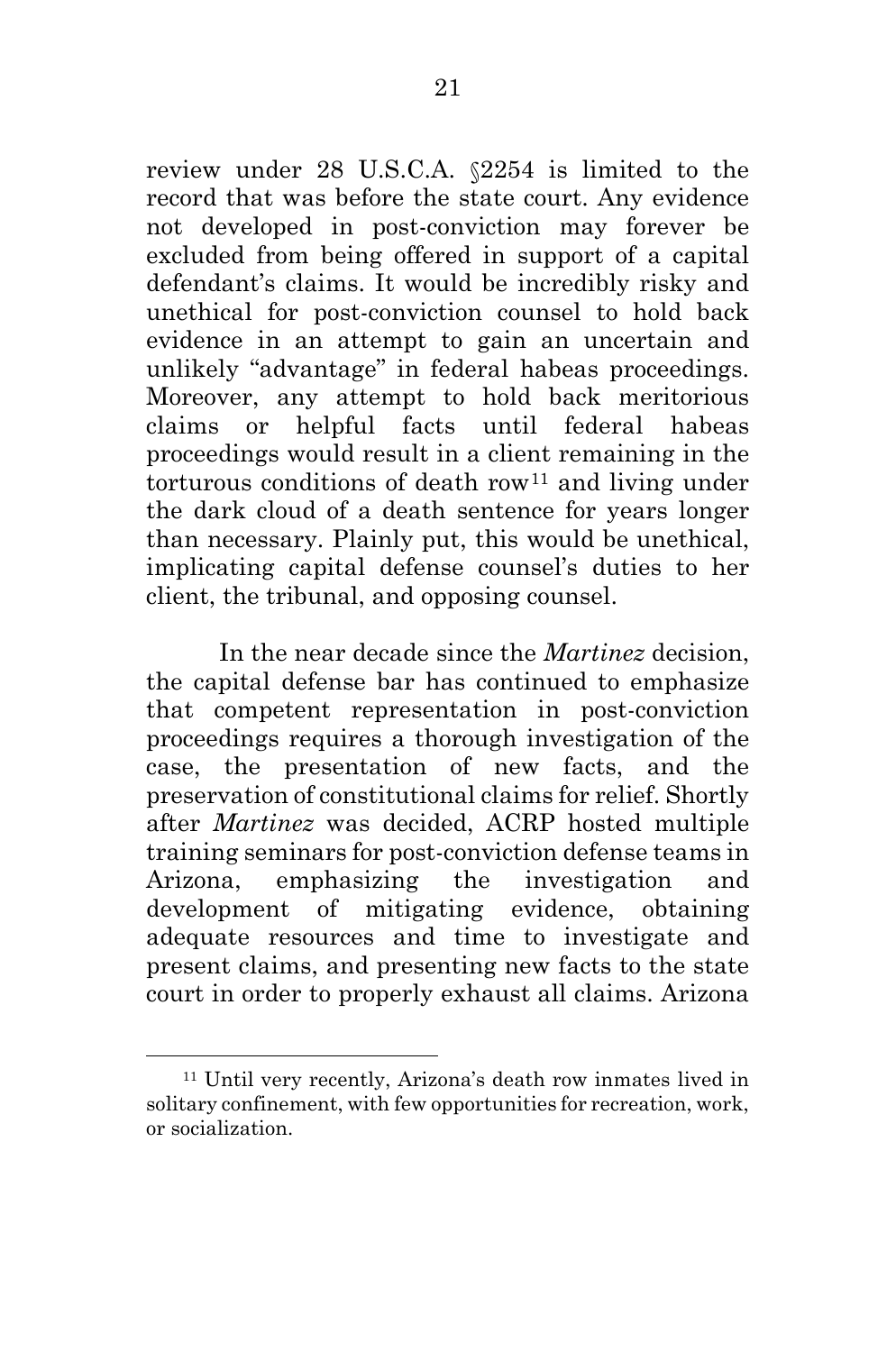Capital Representation Project, *Training*, http://azcapitalproject.org/training.

#### <span id="page-29-0"></span>**V. PETITIONERS WITH INTELLECTUAL DISABILITY ARE UNIQUELY VULNERABLE TO THE ERRORS OF INEFFECTIVE COUNSEL**

As demonstrated above, Arizona has, for decades, failed to establish a system of appointing well-qualified counsel to represent capital postconviction petitioners. As a result, petitioners routinely find their facts and claims precluded in federal habeas proceedings due to post-conviction counsel's failure to develop and present evidence in support of constitutional claims for relief. Because death row inmates are nearly always lacking a college degree, or even a high school diploma, and are confined to prison, it would be essentially impossible for capital petitioners to raise their own postconviction claims. For a person with intellectual disabilities, such as Respondent Mr. Ramirez, it is an even greater challenge than for the average petitioner to identify or help develop claims, or ensure their team is fulfilling their professional obligation to thoroughly litigate and preserve claims for federal review.

<span id="page-29-1"></span>Intellectual disability experts have noted that individuals with even the mildest form of intellectual disability have difficulty understanding their rights and the seriousness of their charges. Karen L. Salekin, *et al.*, *Offenders with Intellectual Disability: Characteristics, Prevalence, and Issues in Forensic Assessment*, 3 J. Mental Health Research in Intellectual Disabilities 97, 103-04 (2010). Their suggestibility and tendency to acquiesce makes them prone to involuntary confessions and make it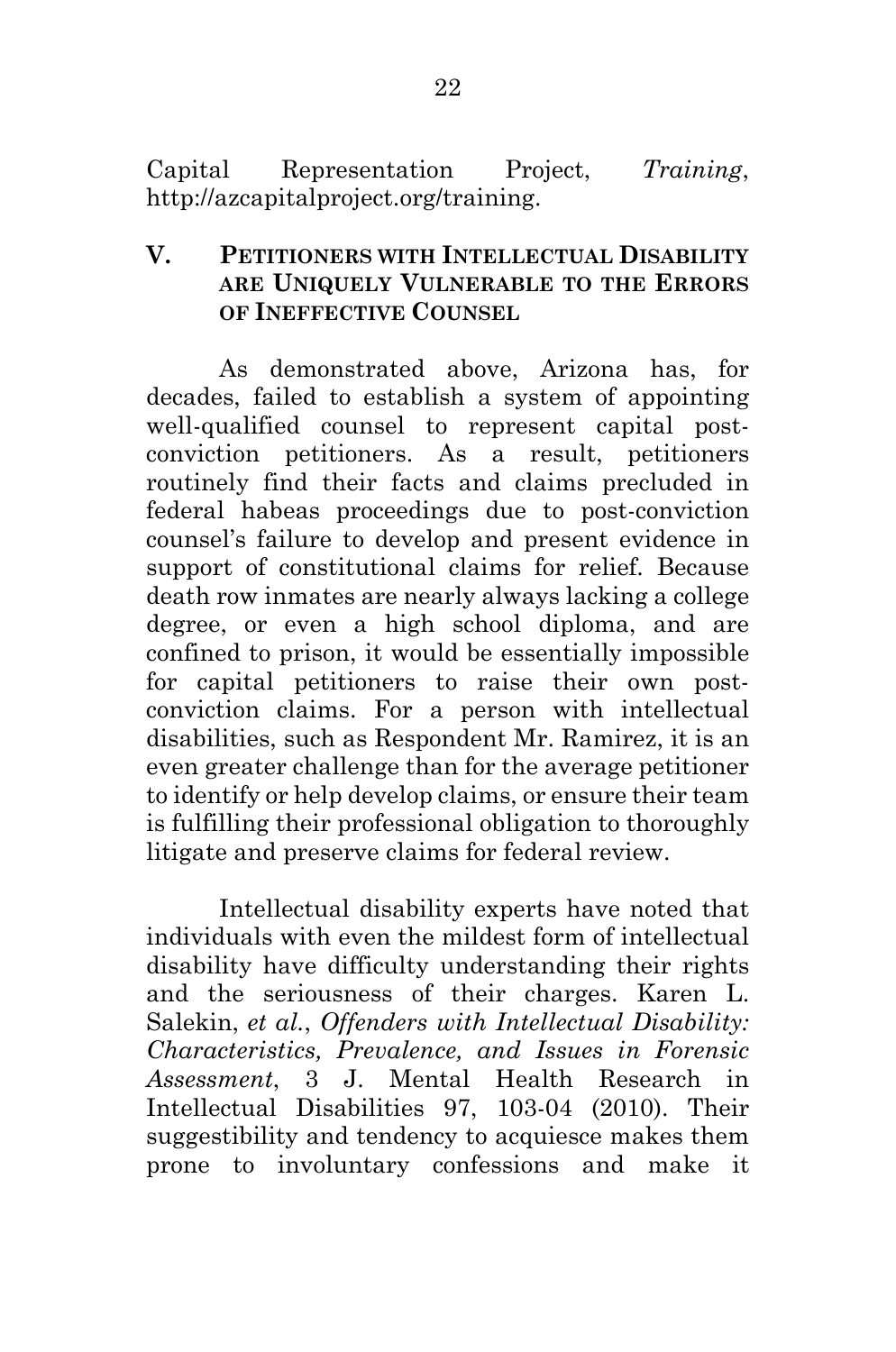<span id="page-30-3"></span><span id="page-30-0"></span>challenging for them to collaborate with defense counsel to put on a defense. *Id*. at 97, 111 ("deficits in reasoning and judgment make offenders with ID particularly vulnerable to becoming involved in the criminal justice system and can seriously impede their ability to negotiate the adversarial system successfully.") This Court recognized in *Atkins v. Virginia*, 536 U.S. 304, 321 (2002), that intellectually disabled defendants "may be less able to give meaningful assistance to their counsel" and "in the aggregate face a special risk of wrongful execution."

<span id="page-30-2"></span>Arizona's long history of failing to ensure the appointment of qualified post-conviction counsel is especially devastating to intellectually disabled defendants, whose execution is absolutely prohibited by *Atkins.* The Eighth Amendment cannot tolerate the execution of individuals, such as Mr. Ramirez, who are not eligible for a death sentence and would not be on death row but for the failures of their postconviction counsel. *See Gilbert Martinez v. Shinn*, CV-20-00517 (D. Ariz.), Habeas Petition at 17 (2/22/21) (Post-conviction counsel failed to assert trial counsel's ineffectiveness for failing to investigate and present evidence that Martinez is intellectually disabled); *see also Gallegos v. Shinn*, 2020 WL 7230698 (D. Ariz. 2020) (Procedural default of trial counsel IAC claim was excused under *Martinez v. Ryan;* trial and postconviction counsel failed to develop and present evidence of Gallegos' low IQ and learning disability).

<span id="page-30-1"></span>The substandard representation of intellectually disabled capital clients—who should be completely ineligible for the death penalty illustrates the unacceptably harsh outcomes that flow from Arizona's failures to provide competent capital